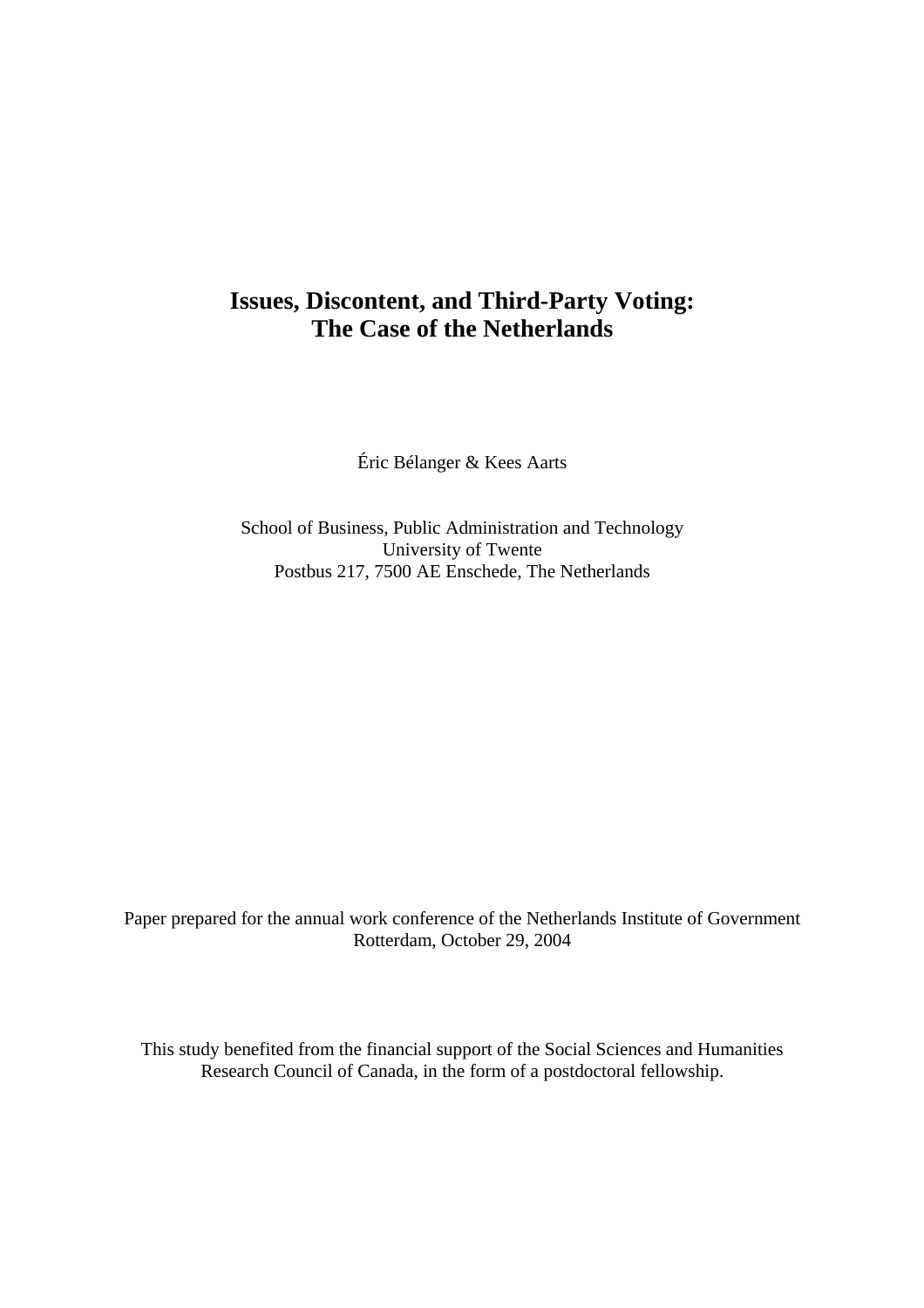# **Issues, Discontent, and Third-Party Voting: The Case of the Netherlands**

# **ABSTRACT**

Scholarly accounts of the dramatic breakthrough of the List Pim Fortuyn (LPF) in the 2002 Dutch parliamentary election have mostly emphasized two factors behind the success of that party. It has first been argued that the LPF brought a distinct issue profile to the electoral arena, which made it attractive for voters holding similar policy views. The second hypothesis, that feelings of political discontent also fuelled support for the LPF, remains highly contested because of the possible endogeneity bias of cynicism attitudes. We re-examine this question using survey data from the 1998-2002 panel of the Dutch National Election Study. Our approach's novelty is to estimate 2002's vote choice using indicators of individuals' issue priorities and cynical attitudes as measured in the 1998 wave of the panel. The findings suggest that policy preferences and attitudes of discontent both contributed to the LPF vote, thus providing support for both interpretations of the rise of this party. These results are consistent with most existing work on "third" or minor party voting showing that lack of confidence toward government and politics is fertile ground for these party movements.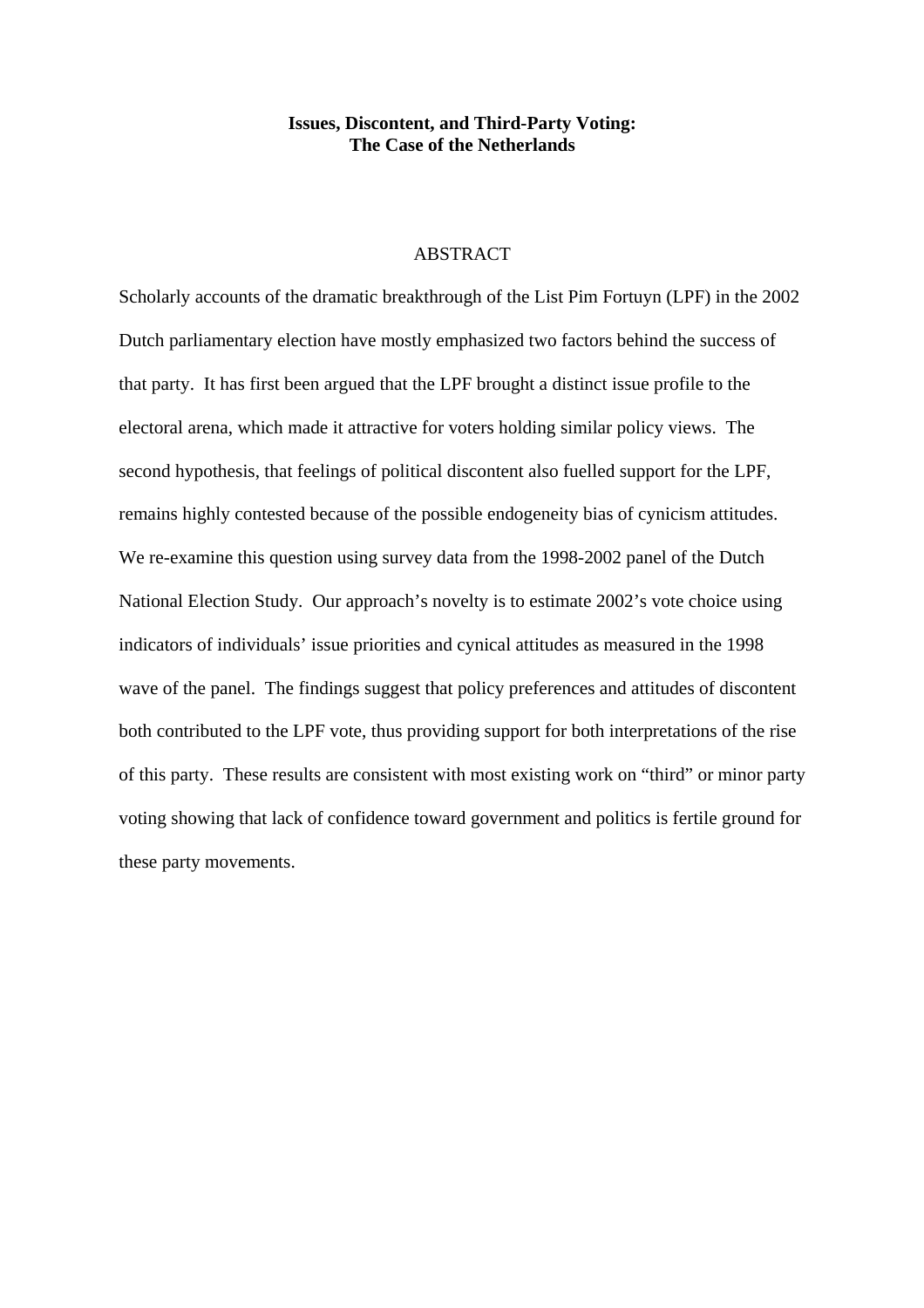Never before has a new political party broken onto the Dutch electoral scene with such success as the List Pim Fortuyn (LPF) did in the 2002 parliamentary election. With 17 per cent of the popular vote, the LPF gained 26 seats in the Second Chamber and became a partner in the first (but short-lived) Balkenende coalition government.

 Current scholarly accounts of this dramatic breakthrough have mostly emphasized three factors behind support for the LPF. The first factor is the performance of Pim Fortuyn on the political scene, after announcing his political ambitions in the fall of 2001 (van Holsteyn and Irwin 2003; van Praag 2003; Kleinnijenhuis et al. 2003). Fortuyn "dominated the media and determined the content and style of the campaign" (van Holsteyn and Irwin 2003, 42). He managed to attract no less than 24 per cent of all media attention for politicians in the 2002 campaign (followed by incumbent prime minister Wim Kok and cabinet minister Benk Korthals with both just over 7 per cent of the media attention) (Kleinnijenhuis et al. 2003, 86). Fortuyn's charisma, dramatically enhanced by his assassination just nine days before the election, undoubtedly contributed to the LPF result.

The personal factor in the LPF vote may have dominated popular discourse, but it was closely tied with two other, more structural explanations of the LPF success. The first of these has to do with issue (or policy) voting. It is argued that the LPF brought a distinct issue profile to the electoral arena, which made it attractive for voters with similar policy views. Among the issue priorities put forward by Fortuyn during the campaign, his radical positions on multiculturalism, asylum seekers, and crime seem to explain in good part why a significant portion of the Dutch electorate was attracted to this new competitor (van der Brug 2003; van Holsteyn and Irwin 2003; van Holsteyn, Irwin and den Ridder 2003; Pellikaan, van der Meer and de Lange 2003).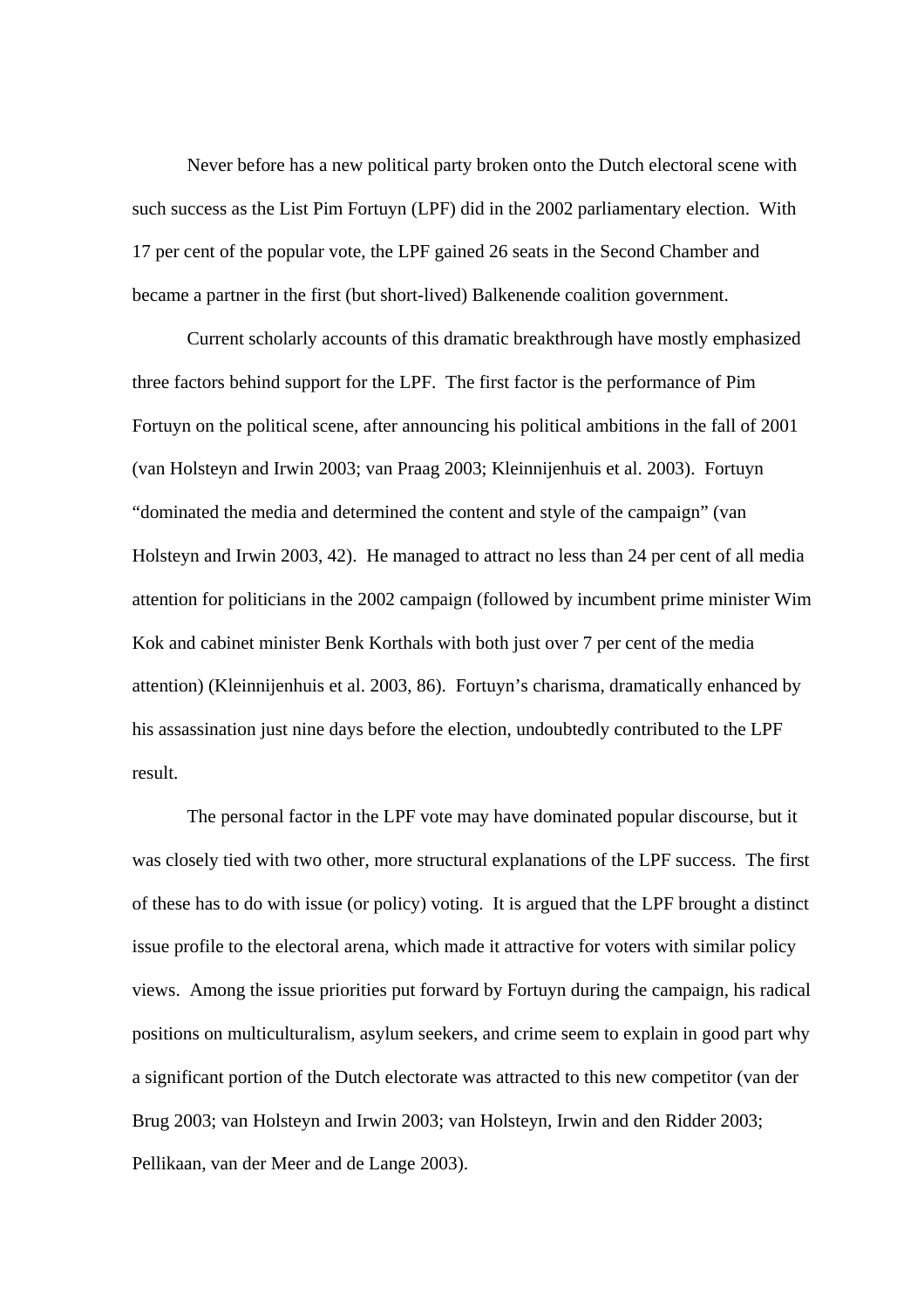The second more structural explanation, on which there is much less agreement among scholars, is political discontent. One interpretation suggests that, in addition to issue and ideological proximity with the new party, attitudes of cynicism towards government and politics were also present among parts of the Dutch public at the time of the 2002 election and significantly contributed to support for the LPF (van Holsteyn and Irwin 2003; van der Zwan 2004). A different point of view has been raised which holds that the LPF created, or fuelled, much of this discontent. That is, Dutch voters first supported that party because they agreed with its main issue priorities – especially its hard stance on immigration – and then displayed more cynical attitudes that simply echoed their leader's rhetorical attacks on the Dutch political establishment (van der Brug 2003; 2004).

 The thrust of this debate thus lies in the possible endogeneity of cynical attitudes. The main reason why it has been difficult so far to distinguish between cause and effect in this situation is because these previous studies all rely on post-election cross-sectional survey data. In other words, discontent attitudes are measured *after the election event*, thus leaving wide open the question whether it was the LPF that actually created a cynical climate. It should be noted that analyses of the impact of issue distances on LPF support are also fraught with the same kind of endogeneity problems, as voter perceptions of party issue positions might be subject to projection effects.

 In an attempt to overcome these limitations and to clarify the much-debated rise of the LPF, we re-examine the question using survey data from the 1998-2002 panel of the Dutch National Election Study (DNES). Our reliance on panel data constitutes an important novelty that should help resolve most of the causality issues inherent to previous studies of the LPF's 2002 success. Our basic methodological approach is to use indicators of individuals' issue positions and discontent attitudes *as measured in 1998* and link these to their vote choice in 2002.

2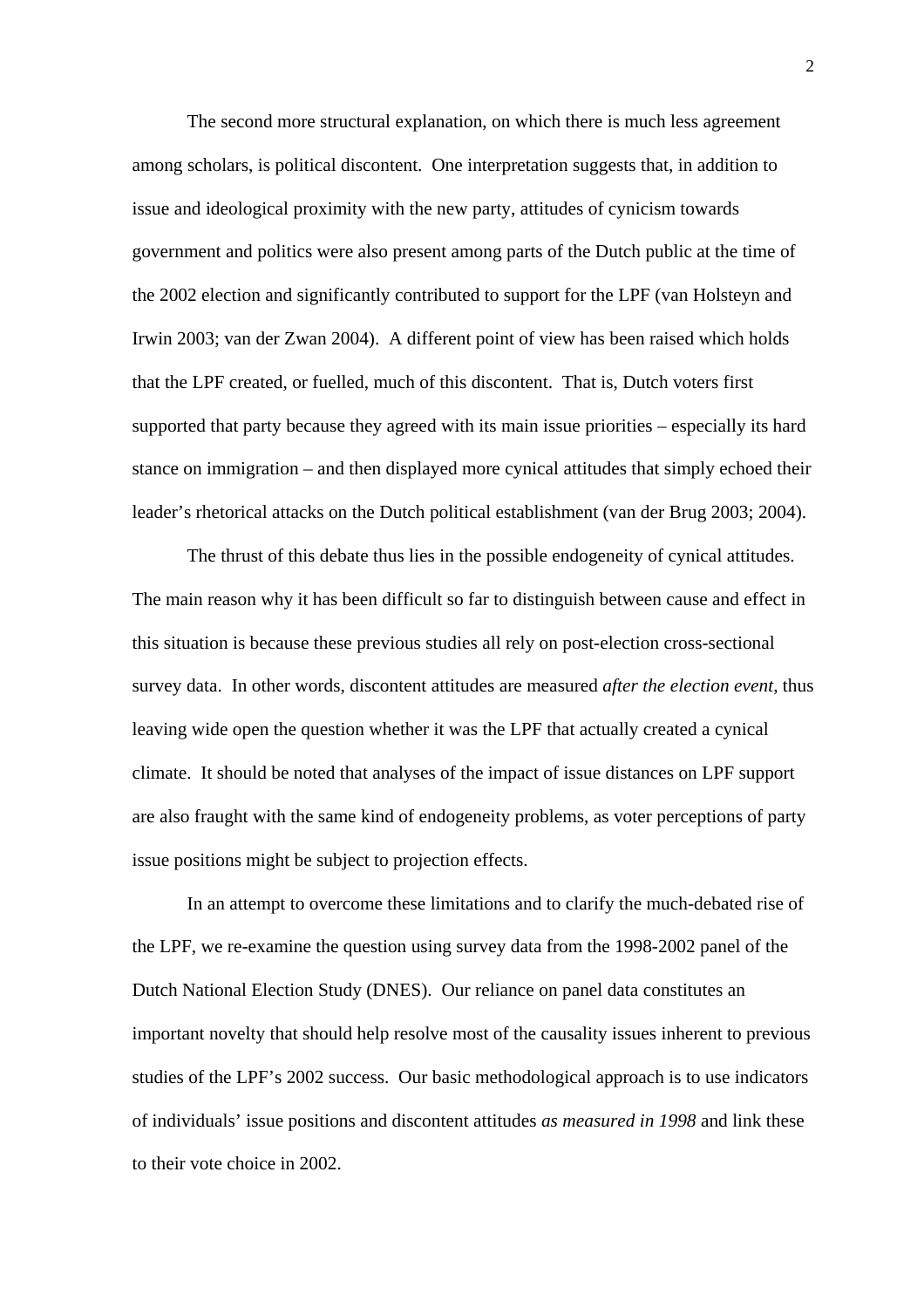Our study proceeds in three steps. We first present the 2002 DNES panel data and provide details on the measurement of our variables as well as on the estimation strategy we use. We then provide multivariate analyses of vote choice in the 1998 and 2002 Dutch parliamentary elections that assess the independent effects of socio-demographic characteristics, issue distances and political discontent on the vote, with a focus on LPF support. In the same section, we also look at movements over time in cynical attitudes. We examine the shorter period 1998-2002, but also look at the long-term trends in political discontent in the Netherlands in order to put the 2002 election into perspective. We conclude by discussing the significance of our results in light of the international literature on "third" or minor party voting.

## **Data and Methods**

## Panel Data

Survey panel data provide a very powerful tool for the analysis of cause-effect sequences in individual attitudes and behavior. The 1998-2002 DNES panel originated as a fresh probability sample from the Dutch electorate, interviewed at home before the 1998 parliamentary election.<sup>1</sup> The panel was reinterviewed at home after the 1998 election, and again by either telephone or a mail-in questionnaire just before the elections for the European parliament in 1999. Just after the 2002 parliamentary election, the panel was interviewed once more at home. Including drop-off questionnaires distributed after the 1998 and 2002 post-election interviews, this panel has been approached six times in a period of four years.

 The panel mortality over the 1998-2002 period was considerable, but not extremely large given the efforts required from the respondents. The 1998 study started with interviews with a 50 per cent response rate  $(n = 2,101)$ . Post-election face-to-face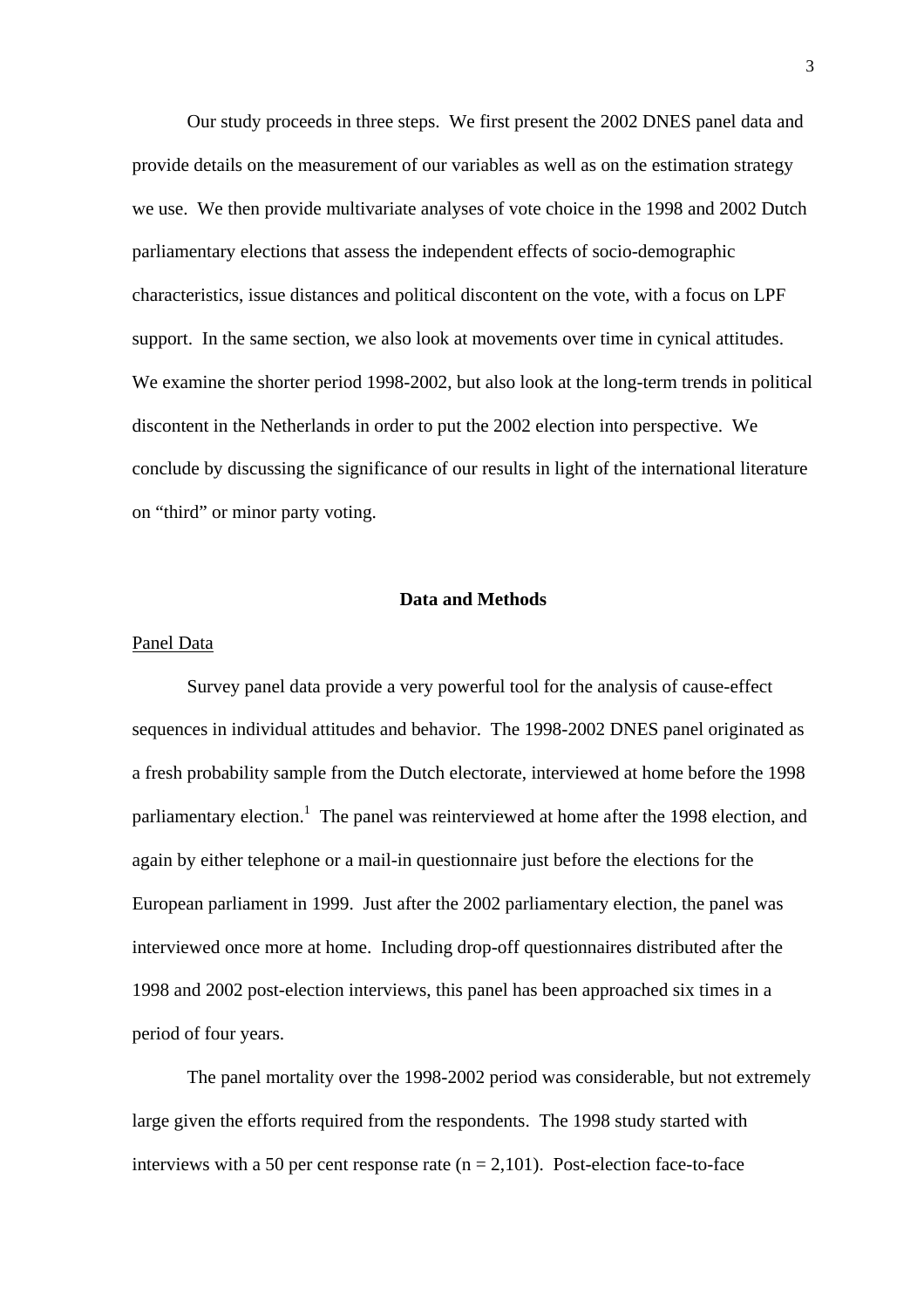interviews were conducted with 86 per cent of this group (1,814). In 1999, the respondents of the 1998 post-election survey were approached with a telephone/mail survey focusing on electoral turnout, in which 56 per cent (1,009) took part. In 2002, the same group was approached once more, with a 38 per cent (689) response rate in the face-to-face interviews and 35 per cent (637) completing a drop-off questionnaire as well.

## Scaling Political Discontent

 We operationalize feelings of discontent toward politics using the traditional indicators of political inefficacy and political cynicism which are both measured by several items in the DNES survey questionnaires. Political inefficacy is measured by the respondent's agreement with four (or more) statements, e.g. "Members of parliament do not care about the opinions of people like me", where agreement is labelled "2" and disagreement "1". Similarly, political cynicism is measured by three statements, e.g. "Although they know better, politicians promise more than they can deliver", with response categories "completely disagree", "disagree", "agree" and "completely agree" numbered 1, 2, 3 and 4.

 It is a widespread, but basically wrong use to simply add up these numbers in order to obtain an index of political inefficacy or of political cynicism. Adding item scores presupposes that the difference between "completely agree" and "agree" is the same as that between "agree" and "disagree" (both pairs of answers differ by 1), in other words: that the items are measured on interval scales. And it is also presupposed that such differences are the same for the different items constituting the index score. This, however, is a generally untenable assumption. Lacking more information, the measurement level is only ordinal. When constructing index scores, the ordinal level of measurement should therefore be taken as a starting point.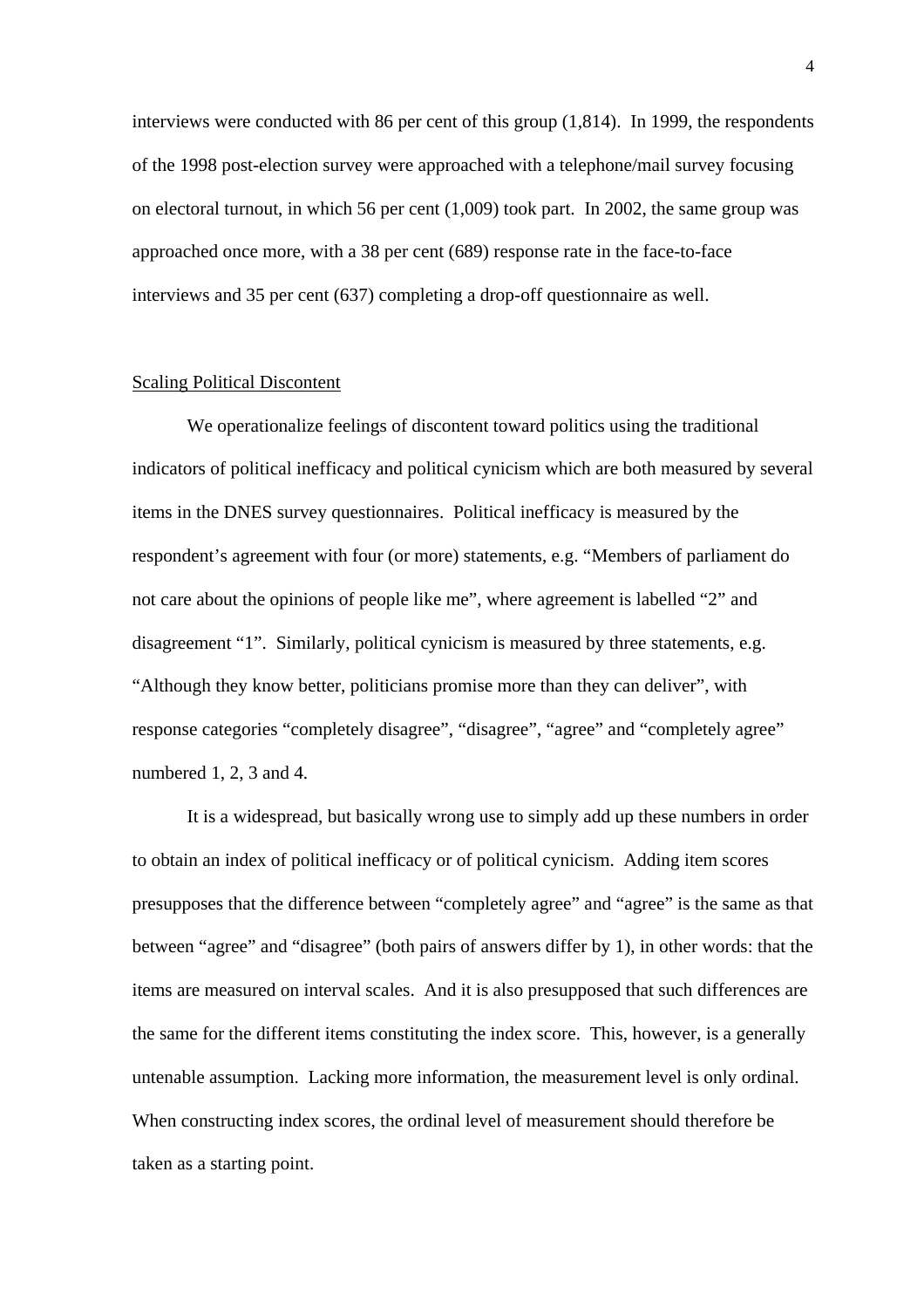One way of constructing an index in which the ordinal character of the raw data is acknowledged, is principal component analysis with Optimal Scaling. Using an Alternating Least Squares algorithm, the items measuring political inefficacy and/or political cynicism are (optimally) scaled *and* the principal axes are determined (Gifi 1990: 177-179; for short introductions see Jacoby 1991: 74-80, and Jacoby 1999). To achieve this, we used the SPSS procedure Princals.

 First, we scaled and analyzed four political inefficacy items and three political cynicism items measured in 1998. We pooled the inefficacy and cynicism items because, scaled separately, the resulting indexes are relatively strongly correlated  $(r = 0.529)$ , which results in unreliable estimates of the effects of both cynicism and inefficacy on vote choice. Pooling the items is theoretically justified because these two sets of items tend to tap very similar feelings towards politics (the inefficacy items focus more on political responsiveness whereas the cynicism items underline the self-interestedness of politicians).

Our scaling procedure is summarized in Table 1. The table's first column lists the items. The second column displays the results of the optimal scaling procedure, in which the original, ordinal values for each response category have been replaced by a quantified value. For example, the ordinal starting values of the first inefficacy item, "Members of parliament do not care about the opinions of people like me", were 1 (false) and 2 (true).<sup>2</sup> After optimal scaling, the quantifications are now -0.78 (false) and 1.34 (true). Note that the quantifications of the first three inefficacy items are rather similar, but that the answer "true" on the fourth item is associated with a larger scale value. This answer would contribute relatively strongly to a general feeling of inefficacy and cynicism. So do the "agree completely" answers to the three items tapping political cynicism. This is in accordance with the common-sense expectation that cynicism is a sharper manifestation of political discontent than political inefficacy.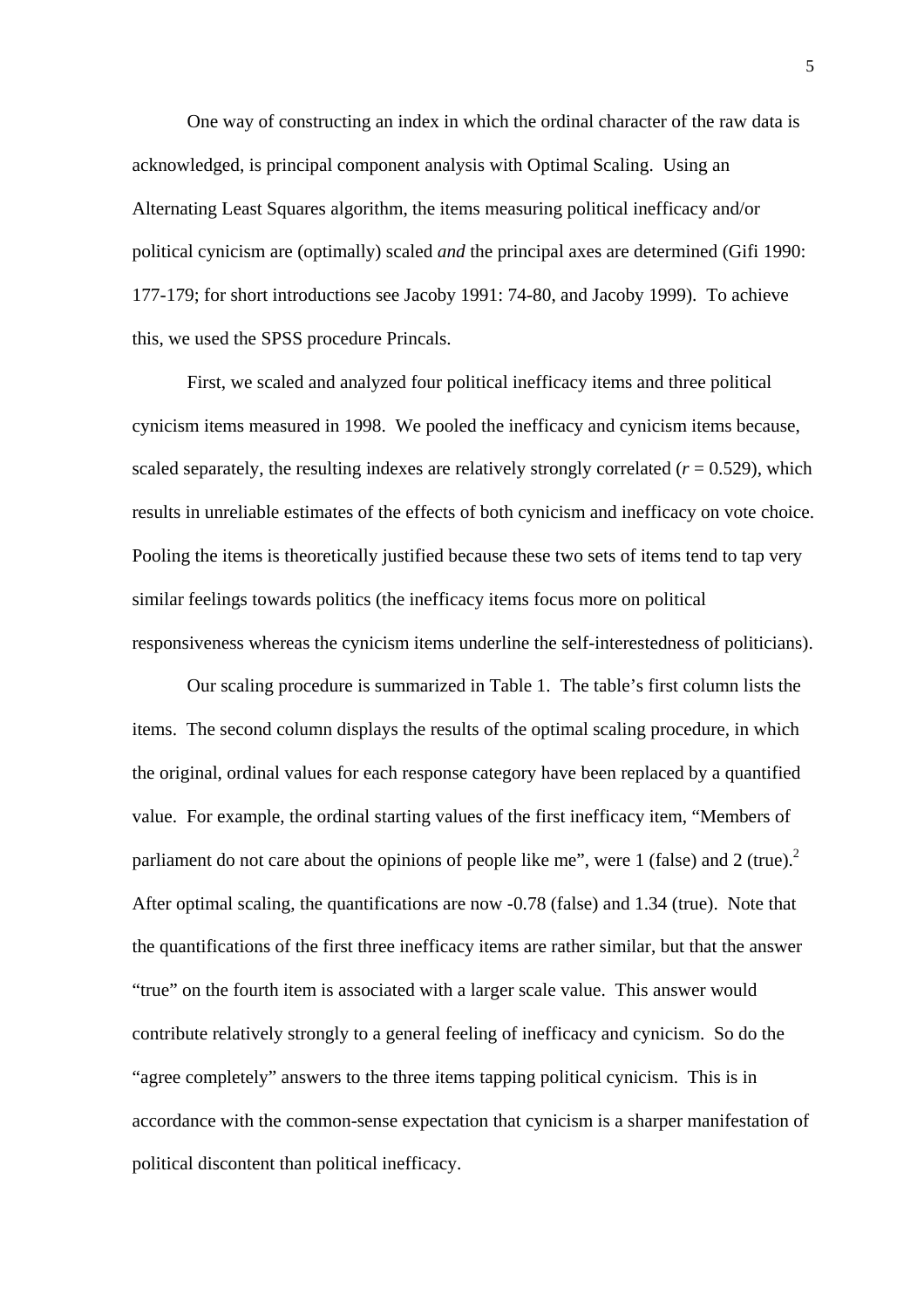#### [TABLE 1 ABOUT HERE]

The optimal scaling/principal components analysis for the 1998 data results in a single factor (as specified by us) which explains 43 per cent of the variance in the responses to these seven items.<sup>3</sup> The loadings of each item on the factor can be found in the third column of Table 1. As in ordinary principal components analysis, these loadings can be viewed as the square root of the portion of the variance in the item that is explained by the principal component (the square root of the communality  $h_i^2$ ). It can be seen that all items show moderate to strong loadings on the factor; the single item with the weakest loading (0.425) is the fourth inefficacy item ("So many people vote in elections that my vote does not matter").

The score of each respondent on the principal component (obtained by regression) is stored for use in subsequent analyses as an indicator of political discontent. These scores are normalized (with zero mean and unit standard deviance) for the whole sample. Negative values indicate a low level of political discontent; positive values point to a high level of discontent.

## Measuring Issue Distances

 We are also interested in assessing the extent to which the vote is affected by distance between the voter and the parties on some of the major conflict dimensions in Dutch politics in recent years. Three of these issue dimensions are included in our analysis: left-right ideology, income redistribution, and admission of refugees and asylum seekers.<sup>4</sup> Left-right ideology stands for a generalized ideological disposition towards politics (cf. Fuchs and Klingemann 1990). Income redistribution refers to the classic political issue of a just distribution of wealth in society. The survey question establishes to what extent the respondent thinks the differences in income should be smaller or larger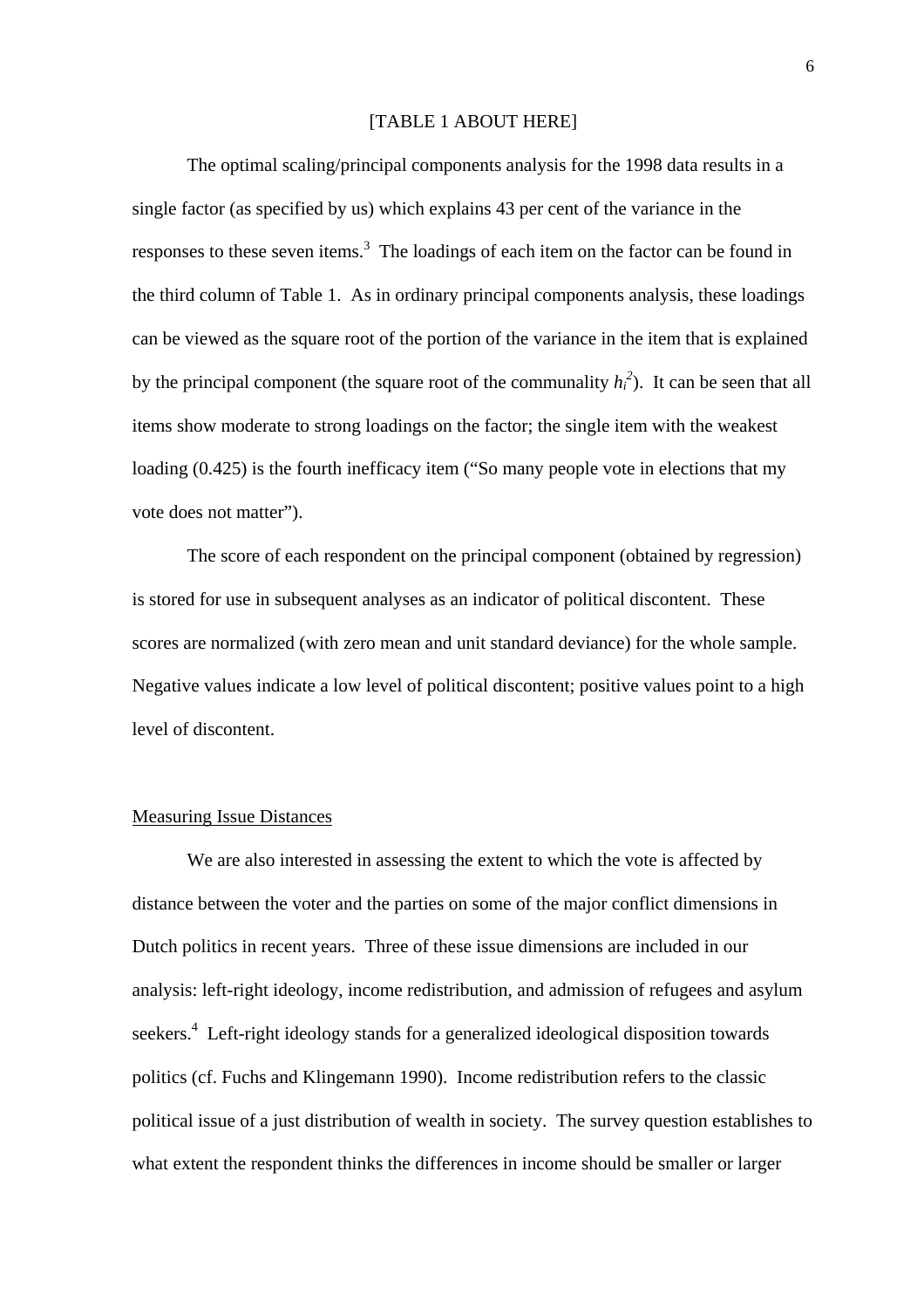than they are now. The admission of asylum seekers and refugees is a relatively new issue, that emerged as one of the major national political problems (in response to open-ended questions) since the early 1990s. The survey question establishes to what extent the respondent thinks the Netherlands should allow more asylum seekers, or should send back as many asylum seekers as possible.

For all three issue dimensions, both the respondent's own position and the perceived position of the major political parties has been asked. In spatial models of politics, parties occupy a single position on the issue dimensions. As a proxy of this party position, we have used the average perceived position of all respondents.

Issue distance measures were simply computed as the absolute distance between the respondent's position and the (average) party position on each issue scale (running from 1 to 10 in the case of left-right ideology, and from 1 to 7 for the other two issues). As with political discontent, we use the respondent's position *in 1998* to compute issue distances; when predicting the 1998 vote, the 1998 party positions have been used, whereas the 2002 party positions are used in the analysis of the 2002 election.

## Estimating Vote Choice

 Our model of vote choice in 1998 focuses on the three major parties in the Netherlands (see Lucardie 1991): the Labour party (PvdA), the Liberal party (VVD) and the Christian Democratic Appeal (CDA), which together received 72 per cent of the vote in these elections. For vote choice in 2002, the LPF is added to this list of parties. Taken together, these four parties attracted around 75 per cent of the vote in 2002. For practical reasons, we exclude all smaller parties from the analysis of both elections.<sup>5</sup>

 The 1998 and 2002 vote choice models are estimated using conditional logit regression analysis, with the vote for either PvdA or VVD or CDA (or LPF) as dependent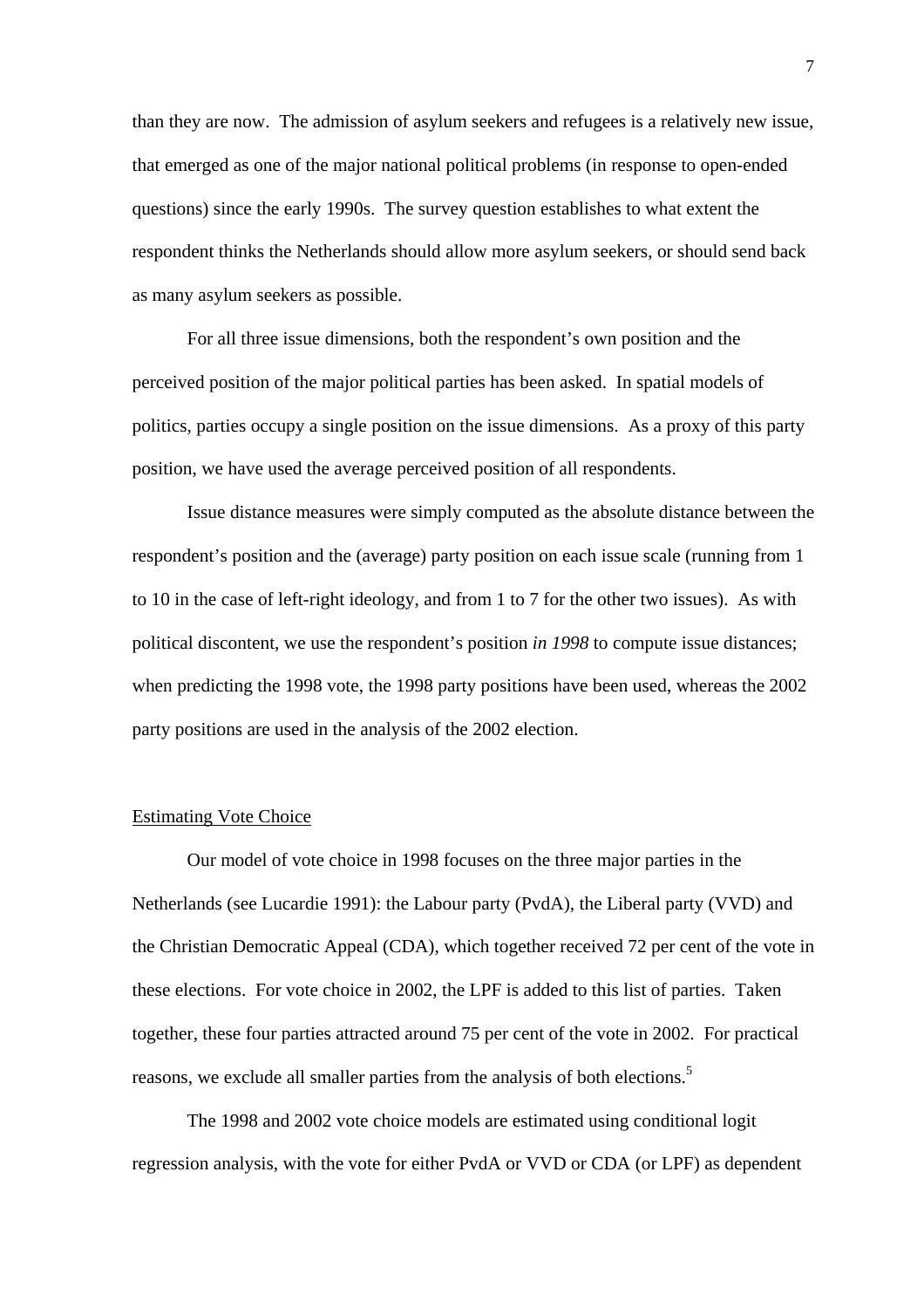variable. Conditional logit regression is the most appropriate method of analysis when the dependent variable (in our case, party choice) is categorical, and at least some of the explanatory variables are characteristics of the possible choices (parties) rather than individual voters. In our model, issue distances are choice-specific independent variables. The respondent's score on the combined inefficacy/cynicism factor – political discontent – is included as an individual-specific independent variable, as are the respondents' sociodemographic characteristics. These include the respondent's age, gender, frequency of church attendance, level of education, and social class self-image. The general strategy is to first present the results for the set of individual-specific variables. In a second stage, we add the issue distances for income redistribution, immigration, and left-right ideology.

# **Results**

#### The 1998 Election

 We start by examining the effects of socio-demographic characteristics and political discontent on vote choice in the 1998 parliamentary election. The conditional logit estimates appear in Table 2. Note that the coefficients in the table are presented as odds ratios, and that the reference category for the estimation is vote for the incumbent PvdA. As a reading example, consider the coefficient for political discontent in the VVD column. This should be read as: "the odds of voting for the VVD rather than for PvdA or CDA in the 1998 election increase by 1.23 for every unit increase in political discontent, controlling for socio-demographic characteristics. These odds differ significantly from  $1.00$ ."

The results in Table 2 first confirm the significant impact of traditional social cleavages on Dutch voting behavior. Young and male voters are more likely to support the right-leaning VVD over the left-leaning PvdA. Likewise, the higher individuals locate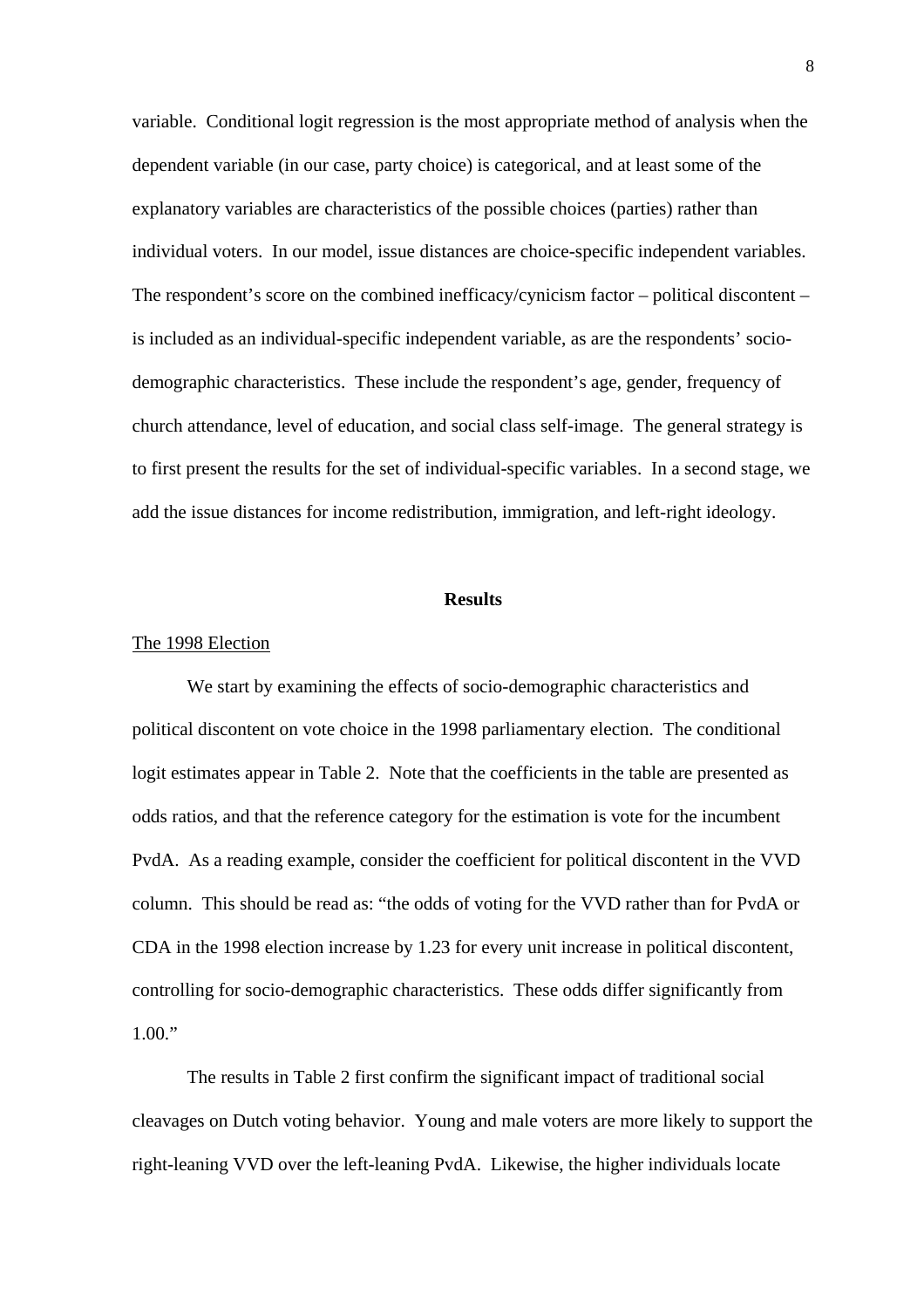themselves on the social class scale, the higher their propensity to cast a right-wing vote as opposed to a left-wing (PvdA) vote. Voters who frequently go to church are more likely to support the CDA over the PvdA, as are those with lower levels of education. Discontented voters also have a higher tendency to support the CDA (and VVD) over the incumbent PvdA, but this effect becomes insignificant once we control for the choice-specific issue distance variables in Table  $3<sup>6</sup>$  Indeed, left-right distance as well as distance to the parties on the issues of immigration and income redistribution all have a strong and significant pull on the vote.

## [TABLES 2 AND 3 ABOUT HERE]

## The 2002 Election

 Tables 4 and 5 present similar conditional logit results for the 2002 election, with the addition of LPF as a party choice. Socio-demographic effects on the vote remain basically identical to what we found for 1998 for the VVD and CDA (compared to PvdA). In addition, we can see that the LPF significantly attracted support from the young, the males, the low educated, and the highest social classes. As for political discontent, this factor again appears linked to a vote for the opposition CDA, but this effect vanishes once policy views are controlled for. However, the impact of discontent on LPF support is more robust, as it remains highly significant even after taking into account issue distances.

## [TABLES 4 AND 5 ABOUT HERE]

 The latter result is remarkable considering the strong pull issue distance variables have in our vote choice model. Distance between parties and voters on the left-right ideology scale strongly structures vote choice, as do distances on the issues of asylum seekers and income redistribution, just as one would expect with regard to the 2002 election. But, as the regression results indicate, feelings of discontent also constituted a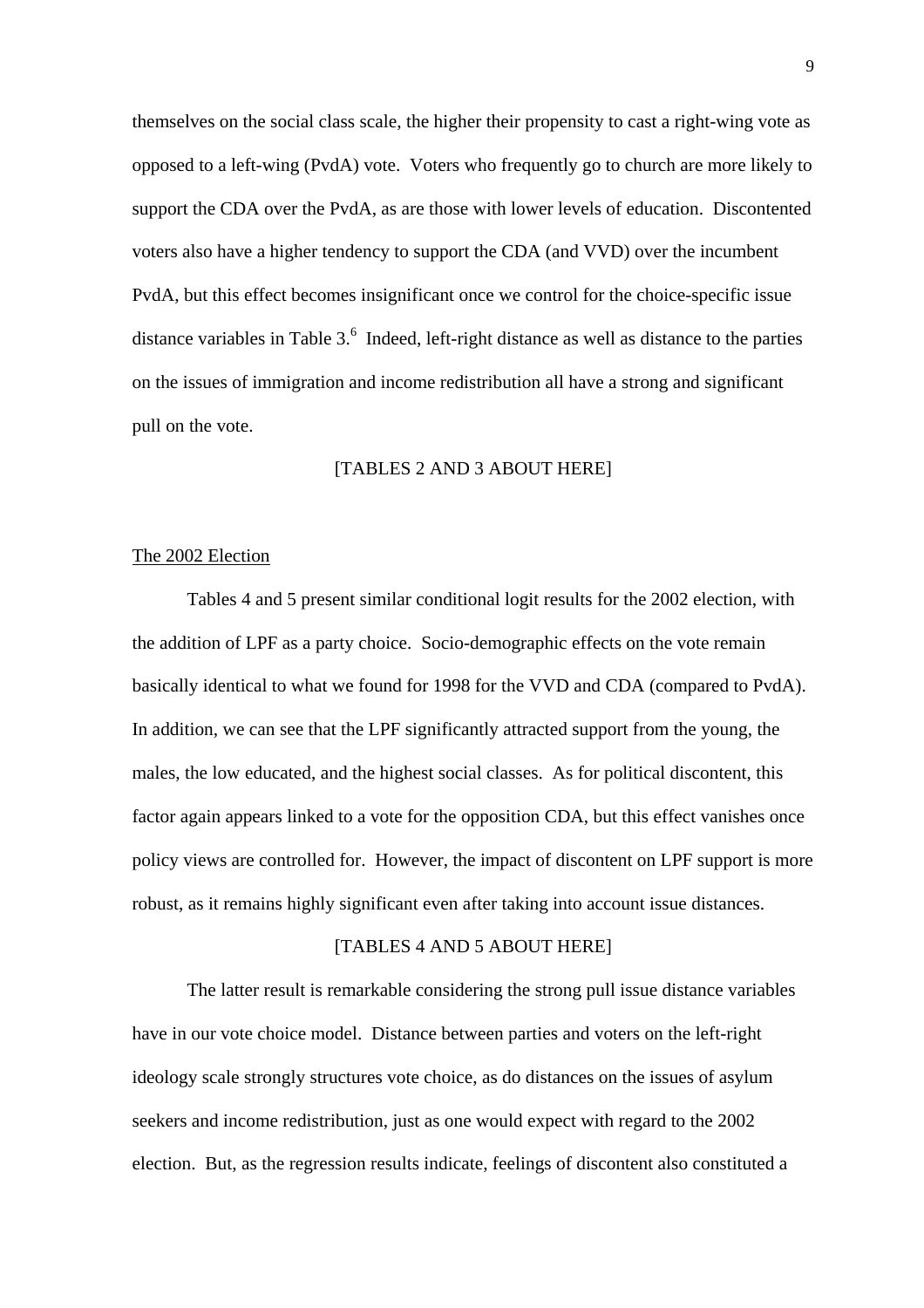significant motivation for Dutch voters to support Pim Fortuyn's party list. This result is also remarkable for two additional reasons. First, the political discontent variable used in the regression is measured in the *1998* wave of the panel, that is four years before the arrival of the LPF on the Dutch electoral scene. The indicator is thus free of any contamination effect that would be due to supporting the LPF. Second, the number of degrees of freedom in the regression's estimation is limited due to panel attrition, a situation that generally makes it more difficult to uncover significant effects for variables of interest.<sup>7</sup>

 A related question of interest is whether the Dutch electorate became more cynical in 2002. Some have argued that political discontent was largely fuelled by the LPF, implying that Dutch voters were not really cynical before the rise of Pim Fortuyn in spring 2002. The DNES panel allows us to examine this question by looking at movements in discontent attitudes between 1998 and 2002. Table 6 compares the mean levels of political discontent for 1998 and 2002, with a breakdown by 2002 partisan groups. Note that political discontent in 2002 is measured in the post-election wave of the survey using the exact same questions as in 1998, and that the resulting index has been constructed using the optimal scale values obtained for 1998.

# [TABLE 6 ABOUT HERE]

 The table first indicates there has been a slight overall increase in inefficacy/cynicism during the four-year period. However, this increase seems largely attributable to LPF supporters. This group's mean level of cynicism increased by .16 point on the scale, whereas very few upward (or downward) movement can be observed for the other partisan groups. It is thus clear that, in contrast to other surveyed individuals, 2002 LPF voters appeared more discontented than they were four years earlier. But Table 6 also reveals that, compared to the other groups, these future Fortuyn supporters were by far the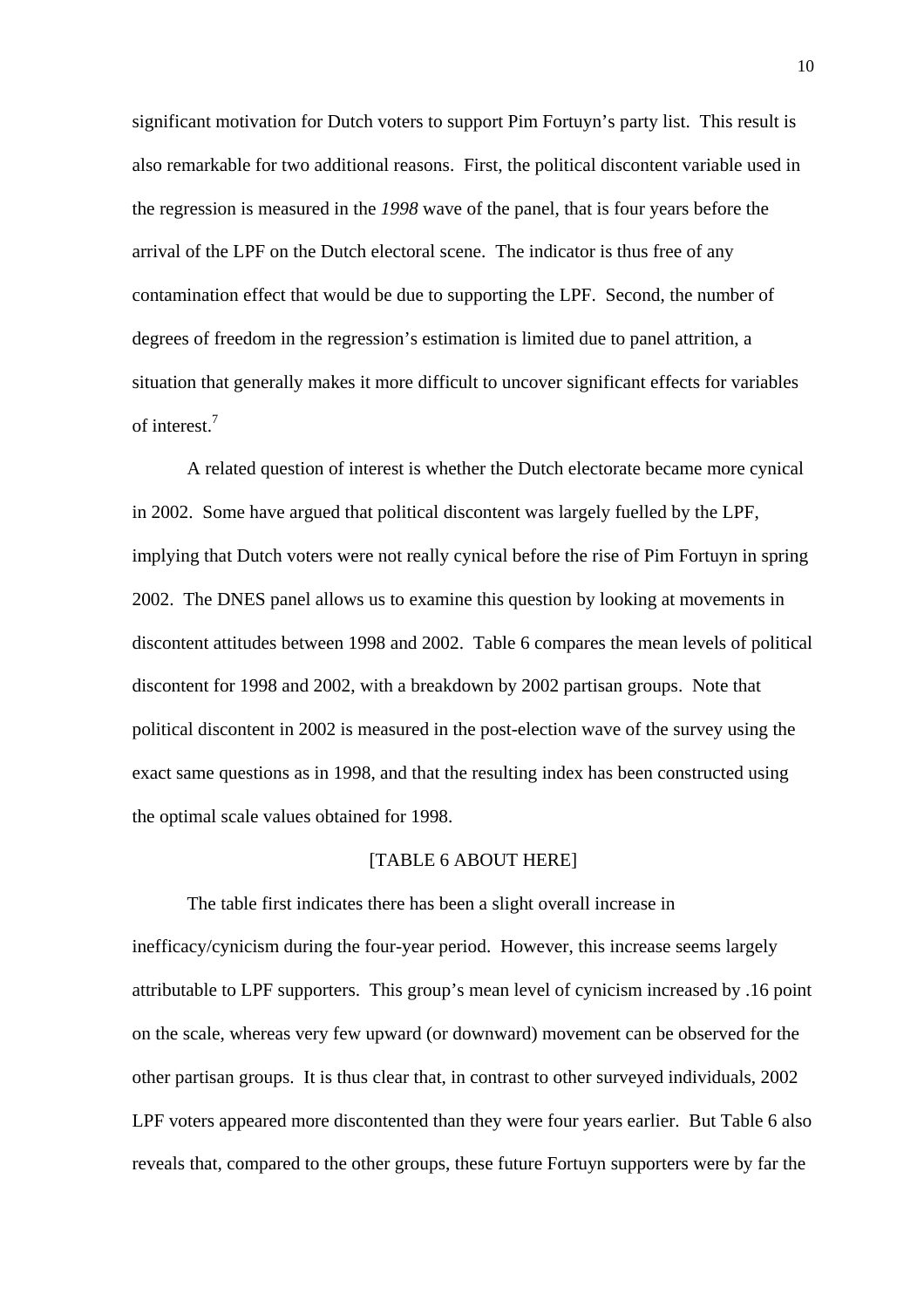most inefficacious and cynical in 1998. The mean 1998 discontent score for this group is .35 while that of the closest group (the supporters in 2002 of the main opposition party CDA) is of .09. This finding, coupled with our earlier conditional logit results from Table 5, suggests that a substantial pool of discontented voters already existed among the Dutch electorate back in 1998, and that these voters were significantly attracted to the LPF four years later when the party appeared on the electoral scene and challenged the established party elites.

## Long-Term Trends

 One last question worth raising with regard to political discontent in the Netherlands is: how does the 1998-2002 period compare with earlier trends in attitudes of inefficacy and cynicism in that country? Was 2002 an unusual outburst of cynicism among the Dutch people? Looking at long-term trends of confidence in politicians and government in 16 advanced industrialized countries since the 1960s, Dalton (2004, 29-31) recently showed that citizens in these societies were displaying less political support over time (see also Norris 1999; Pharr and Putnam 2000). But he also concluded that the Netherlands constituted the sharpest deviation from this general pattern of declining confidence.

 Figures 1 and 2 illustrate the trends in political inefficacy and cynicism as measured since 1971 by the Dutch National Election Studies cross-section surveys. As multicollinearity is not relevant in the presentation of trends, we have now (in contrast to the analyses presented thus far) constructed separate measures for political inefficacy and political cynicism, both based on optimal scaling and principal component analysis. For the presentation of these trends, we have assumed that the scale values of the various items obtained in 1998 are good approximations of the scale values of these items on other time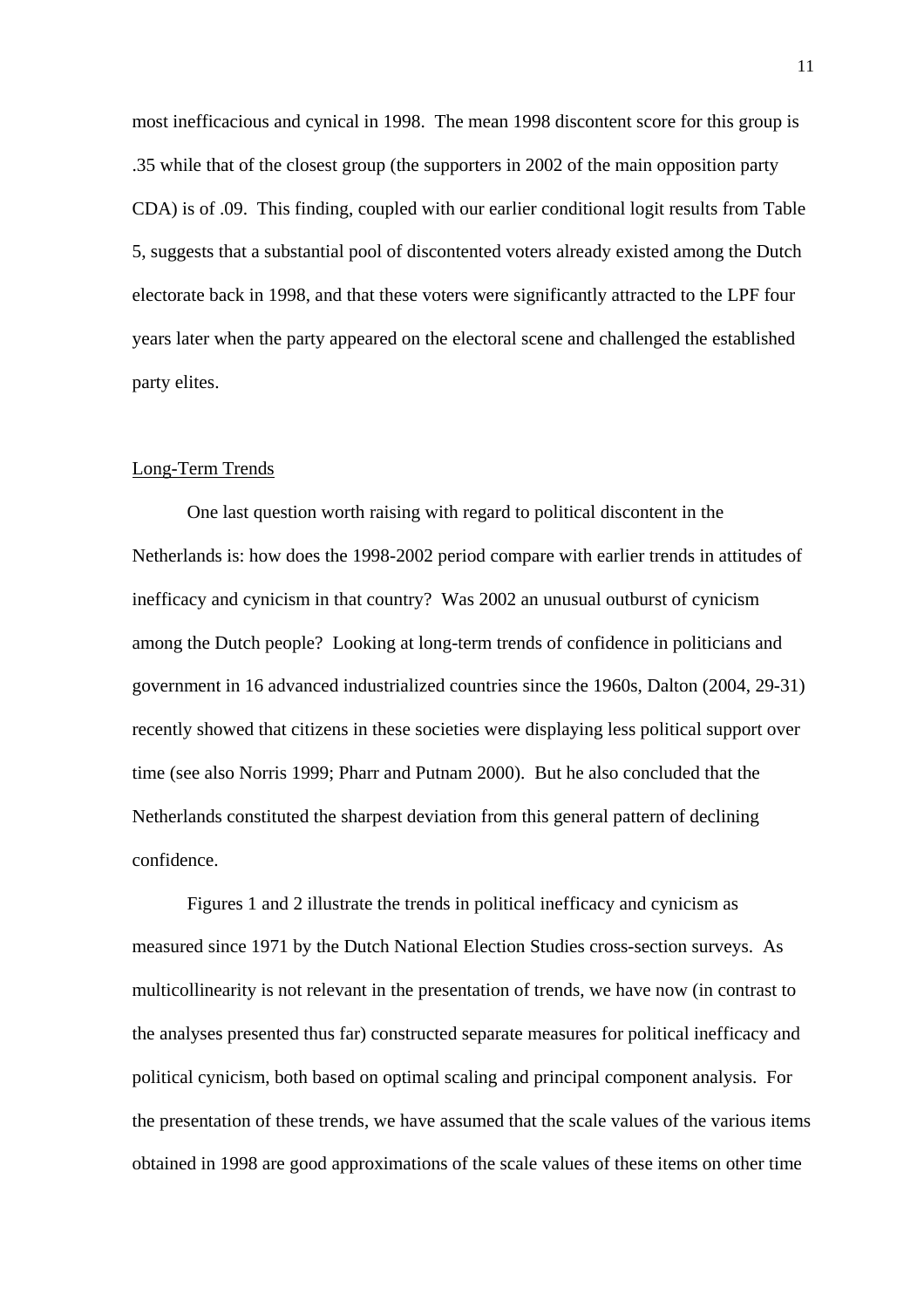points.<sup>8</sup> The (unweighted) 1998 result thus serves as a "calibration" for the other time points. Finally, the figures show trends based both on unweighted and on weighted data.<sup>9</sup>

#### [FIGURES 1 AND 2 ABOUT HERE]

The two figures basically confirm Dalton's conclusions about the Netherlands: there is no clear pattern of increased inefficacy or cynicism to be observed over the last thirty years in the country. Rather, there are apparent ups and downs throughout the period. Although it remains difficult to exactly determine the extent to which the 2002 rise in discontent was directly fuelled by the LPF, Figures 1 and 2 reveal three other episodes of slight increase in political inefficacy and cynicism that appear strikingly similar to 2002: these episodes are 1971-72, 1981-82, and 1994. In each of these periods, there was important public unrest toward Dutch politics and government. The 1971 and 1972 elections were marked by the success of several smaller parties (DS70, PPR) in the aftermath of the rise of D66 and the Farmers' Party (BP) in the 1967 election. In contrast, the 1977 election shows a strong decline in support for these smaller challenging parties. In the 1981 election, after four years of center-right coalition government under increasingly bleaker economic outlooks, no important newcomers appeared, but in 1982 – after a CDA-PvdA-D66 coalition failure that in some respects resembles the first Balkenende cabinet, twenty years later – the extreme-right Centre Party made its debut in parliament. Finally, the 1994 election, following a very unpopular CDA-PvdA coalition period, was marked by not only the large losses of both incumbent parties and gains of D66 and the extreme-right Centre Democrats, but also by the success of two new parties for the elderly (which together received 4.5 per cent of the vote). These situations were in many respects not very different from the situation that prevailed on the eve of the 2002 election and that helped catapult Pim Fortuyn's party list into parliament. All this also suggests that, unlike in other advanced industrial democracies, discontent attitudes in the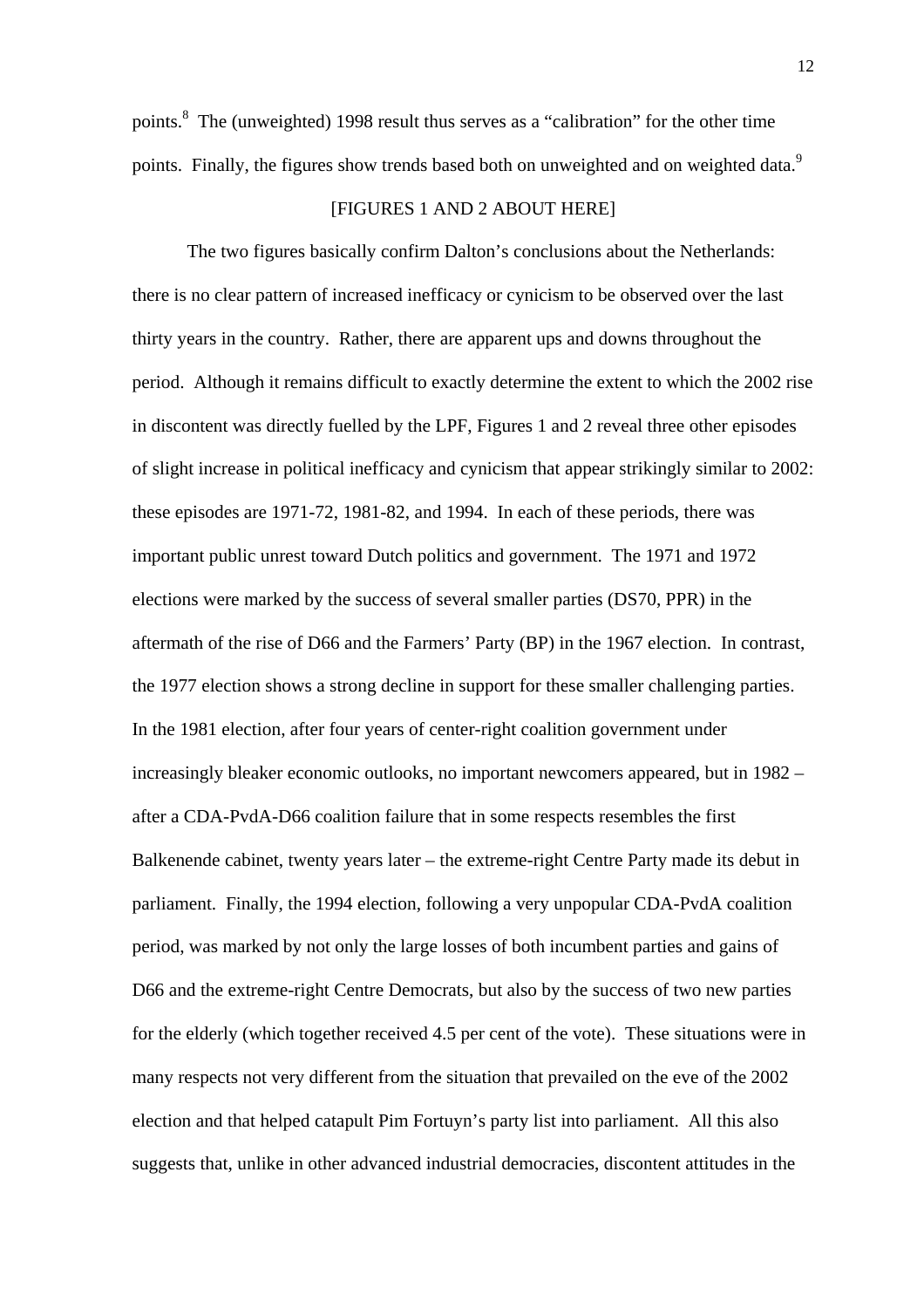Netherlands might be more affected by the political circumstances of the day than by longterm structural conditions.

## **Discussion**

 Some students of Dutch party politics have suggested that small parties like the Centre Democrats in the 1980s not only attracted support from ideologically motivated extremists, but also from voters wanting to protest against "politics-as-usual" (Voerman and Lucardie 1992). Our study indicates that this has definitely been true for the List Pim Fortuyn in the 2002 parliamentary election. Findings from the panel data presented in this paper suggest that policy preferences and attitudes of discontent both contributed to the success of this party, thus providing support for both interpretations of the rise of the LPF.

 Our results are consistent with most of the other findings about the 2002 vote for the LPF indicating that Fortuyn's issue agenda attracted support from Dutch voters holding similar policy views, most notably on the question of refugees and asylum seekers. They are also consistent with results from several, but not all, studies about the LPF and about other anti-immigrant parties in Europe suggesting that disaffection from politics is also a significant motivation to support these non-established parties (Lubbers and Scheepers 2000, 2002; Lubbers, Scheepers and Billiet 2000; Mayer and Perrineau 1992; Mudde and van Holsteyn 2000; Swyngedouw 2001; van Holsteyn and Irwin 2003; van der Zwan 2004). The latter conclusion finds echo in other studies of "third" or minor party voting in the United States (Peterson and Wrighton 1998; Hetherington 1999) and elsewhere (Bélanger 2004; Bélanger and Nadeau 2005; Miller and Listhaug 1990) showing that lack of confidence toward government and politics is fertile ground for challenging party movements.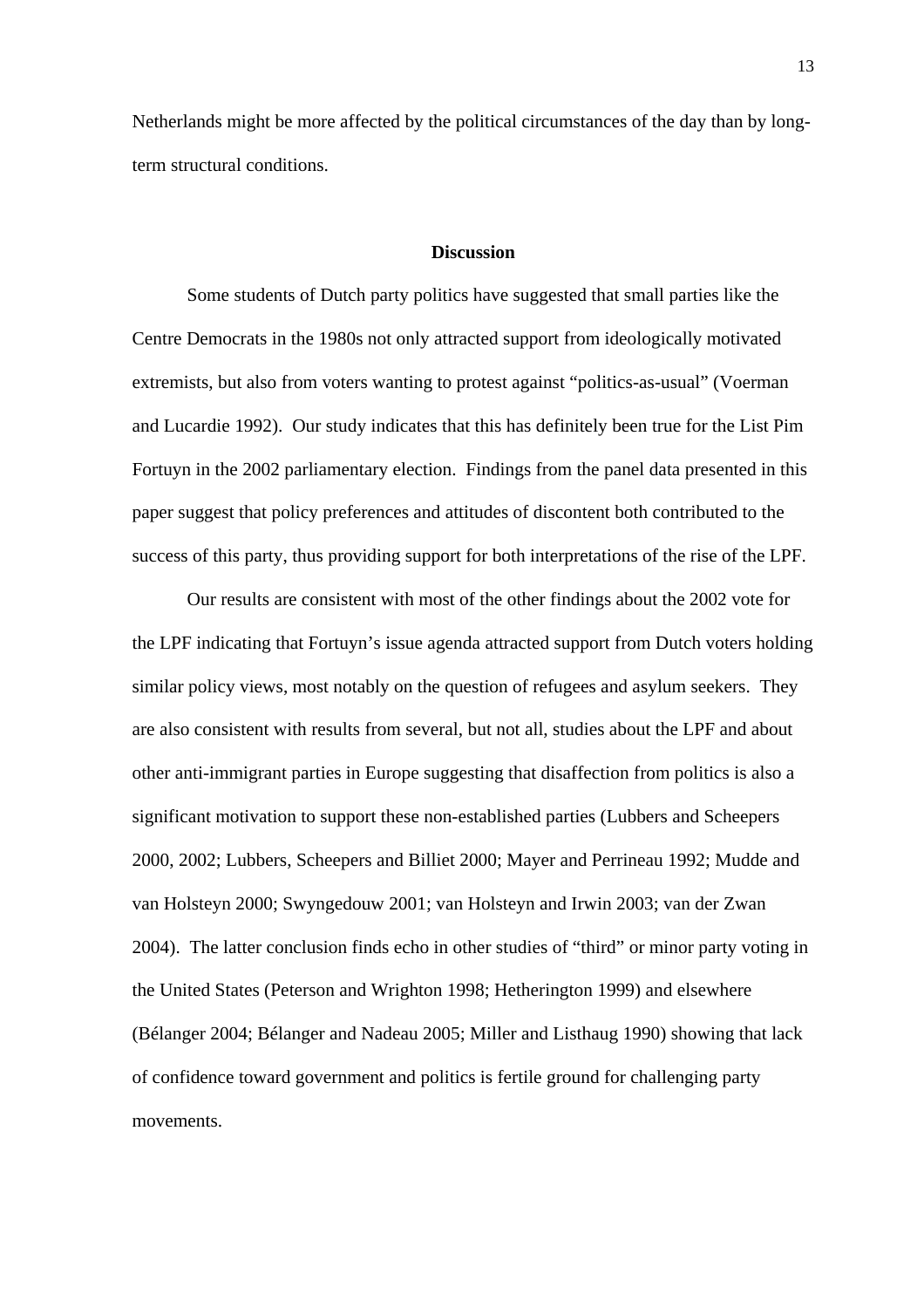Scholarly works dismissing the protest voting argument usually do it on the grounds that it allegedly implies irrational behavior on the part of voters, that it does not consider such votes as votes for "normal" parties, and that attitudes of cynicism are largely endogenous (e.g., van der Brug 2003; 2004; van der Brug, Fennema and Tillie 2000; Koch 2003). We believe that such criticisms are unwarranted. Our research design based on panel data has allowed us to show that, while discontent attitudes are not impervious to change, their effect on vote choice is mostly exogenous.

 The protest vote hypothesis implies that politically disaffected voters will want to express their discontent at the polls by opting for a non-established party alternative. While they might be in agreement with the policy positions of the party, an additional motivation for these voters to support such a party is that it is not part of the governing establishment. As such, third parties hold the potential of doing politics differently than what citizens are accustomed to (and are disaffected from). Such voting behavior is no less rational than the one implied by a policy (or ideological) voting model. Voters' discontent results from a more or less systematic evaluation of the performance of the political process and its institutions, including the traditional governing parties and their elite (Easton 1965, 1975; Gamson 1968; Williams 1985; Dennis and Owen 2001; Hibbing and Theiss-Morse 2002). Discontented citizens will tend to support non-established parties because they consider the major governing parties as partly responsible for the system's underperformance (Hibbing and Theiss-Morse 2002, 45-46). Their vote for a non-traditional party is instrumental in the sense that it aims at affecting the functioning of the political system, and not only (or simply) at affecting public policies. Third and minor parties are thus viewed by disaffected voters as potential agents for improving, or changing, the political system.<sup>10</sup>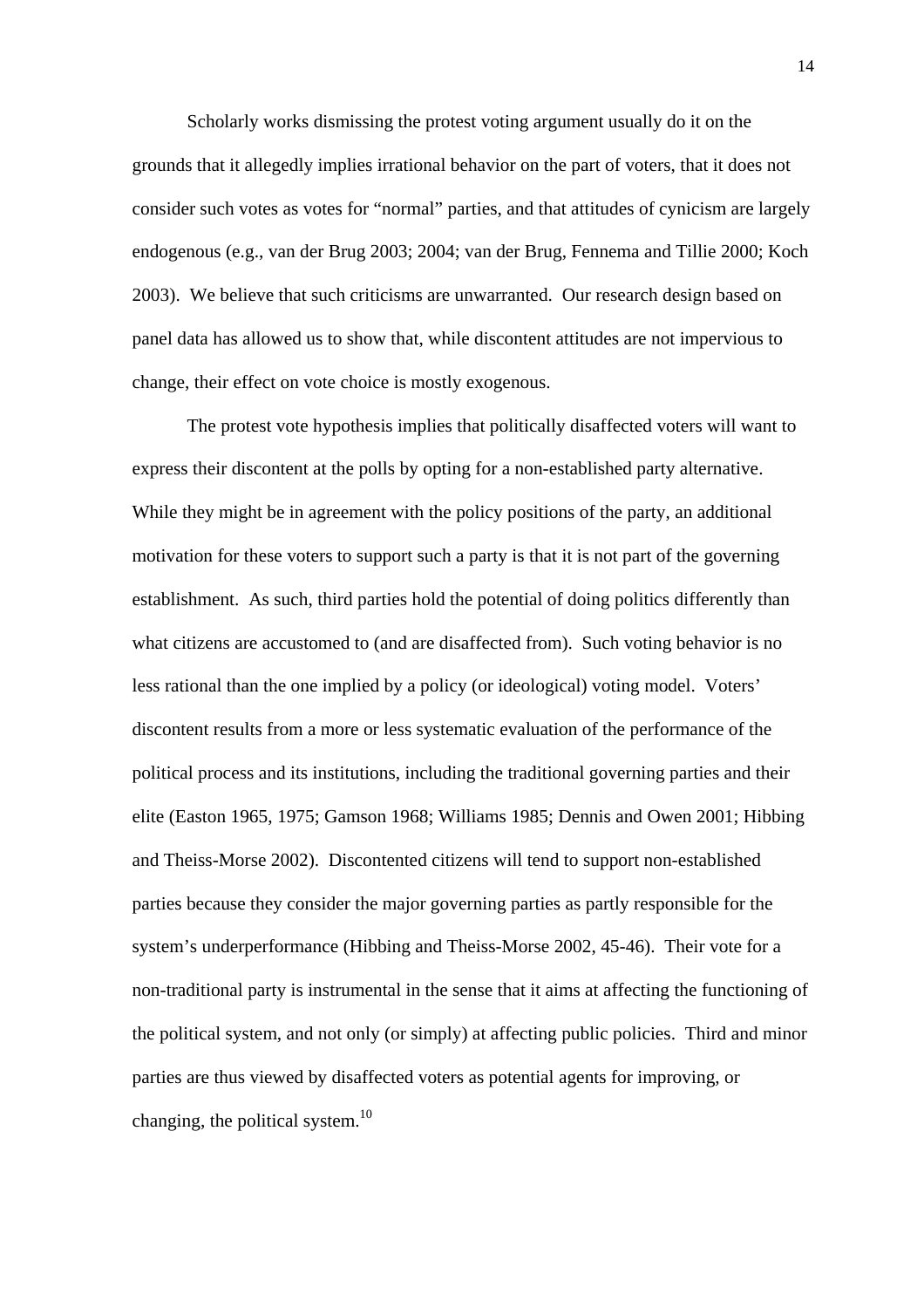Like any other "normal" parties, third parties such as the LPF effectively occupy an ideological niche of their own on the political spectrum. But they also try to mobilize support by often presenting themselves as a new kind of representational vehicle, different from the old-line parties. They picture the established party elites as incompetent, unresponsive and untrustworthy, and argue that they will do differently. This image makes them highly attractive to the discontented parts of the electorate. Political entrepreneurs like Fortuyn have this ability of being sensible to public opinion and of tapping into such pre-existing attitudes, galvanizing them in the process. That is why they turn out to be so successful.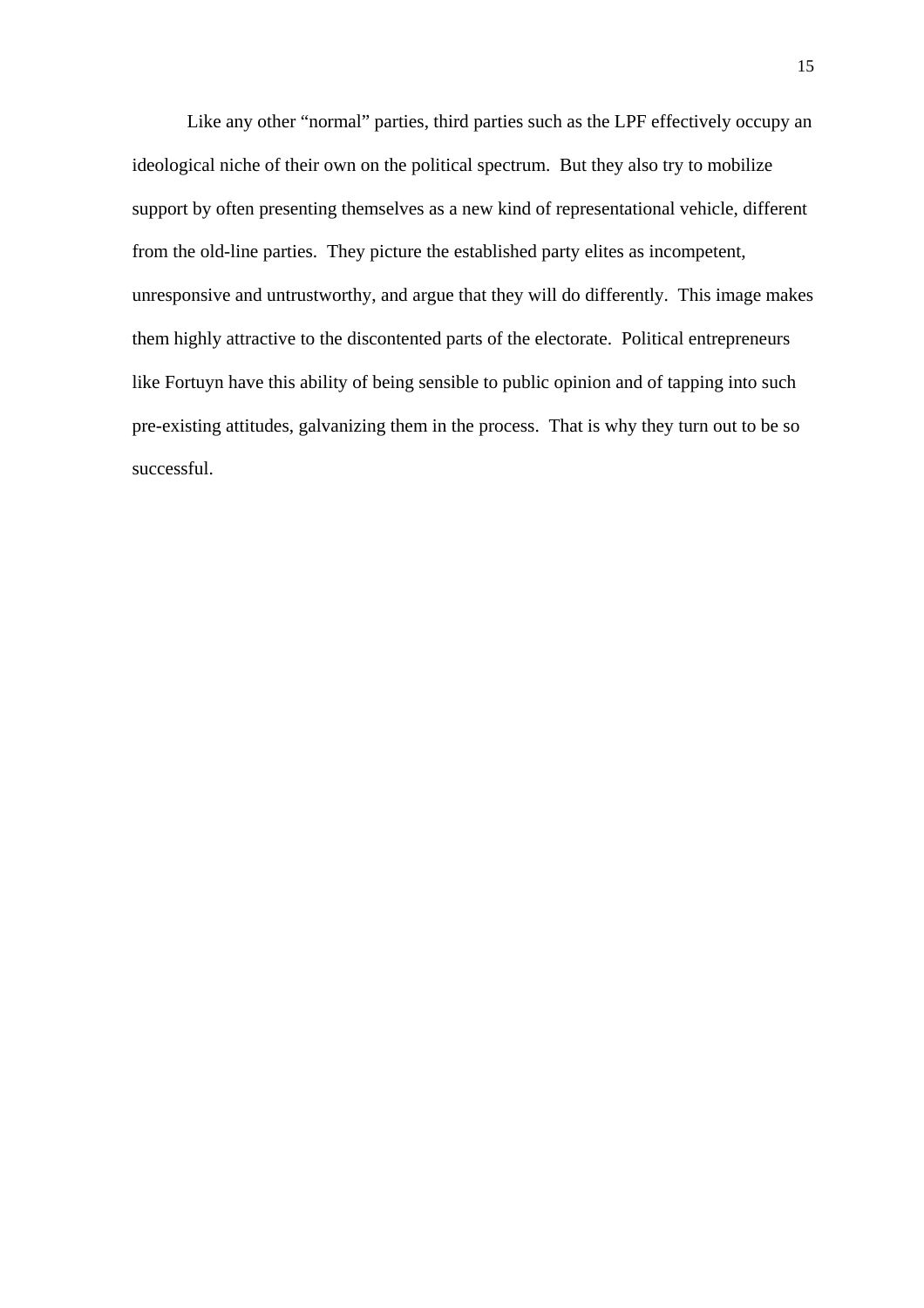## **Endnotes**

 $\overline{a}$ 

<sup>1</sup> Full documentation of the 1998 study is available in Aarts, van der Kolk and Kamp (1999). Additional documentation for the 1999 and 2002 components of the panel is in the process of preparation (currently available from the authors upon request).

<sup>2</sup> We reversed the order in the original data set in order to make the direction in all items comparable.

 $3$  Without using optimal scaling, the factor solution in this case would have been very similar to the one presented in the text. On the original ordinal scales, the first component explains 41.5 per cent of the variance. The loadings are in the same magnitude and show the same pattern as the solution presented in Table 1.

 $4$  Other political issues, such as law and order, might be considered relevant. Unfortunately, no other measures of voter and party positions at both time points are available in the 1998-2002 DNES panel survey other than for the above three issue dimensions.

<sup>5</sup> Because (voters of) smaller parties are excluded, our analysis cannot address the effects of inefficacy and cynicism on voting for such parties, nor is the presence of these parties considered in explaining the vote for the three major parties and the LPF. Except for D66 and GroenLinks, both of which are established parties together receiving over 16 per cent of the vote in the 1998 election and around 12 per cent in 2002, the small number of respondents stating that they voted for other parties makes more detailed analyses difficult.  $6\,$  The results pertaining to the socio-demographic variables are only slightly affected once issue distances are controlled for, and have for reasons of presentation been omitted from Tables 3 and 5.

<sup>7</sup> We also performed a simple binary logit estimation of support for the LPF, similar to what van der Brug (2003) did. Our 1998 index of inefficacy/cynicism continues to exert a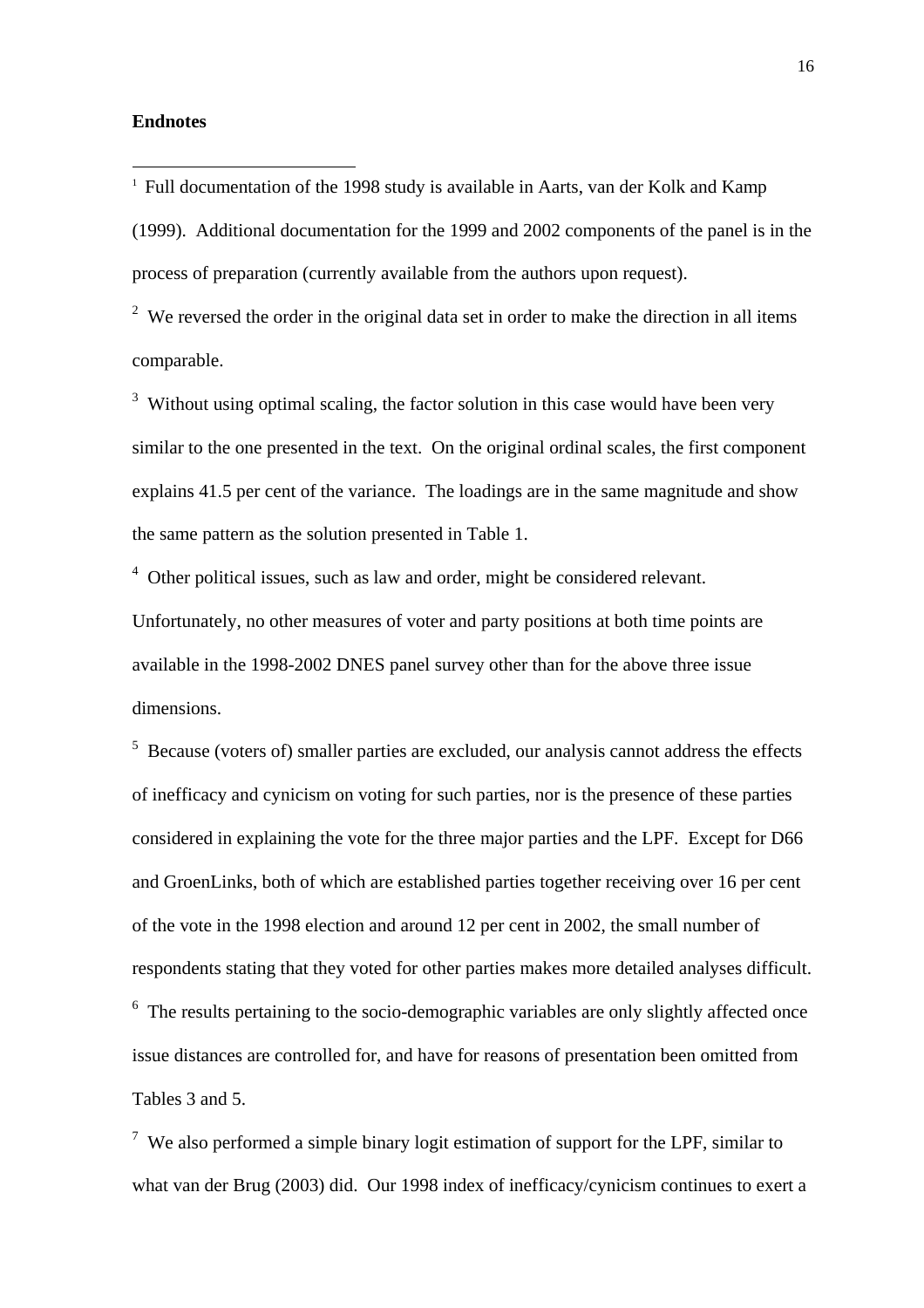statistically significant effect on the 2002 LPF vote (odds ratio of 1.35,  $p < 0.05$ ), controlling for socio-economic status and issue distances.

1

<sup>8</sup> Estimating scale values for each time point separately makes no sense because the factor scores are normalized, with a mean of zero and standard deviation of one, per time point. Two alternatives may be considered. First, pooling the data from all time points does not seem warranted given the differences in sampling designs, response rates, and numbers of observation. Second, using an I(tem) R(esponse) T(heory) model that can accommodate incomplete data structures can be used (see Glas et al. 2004), but this option has been abandoned because of constraints on time and resources. The reader should know that we also looked at these trends using raw (non-optimally scaled) scores, which revealed the same basic trends as the ones presented in Figures 1 and 2.

<sup>9</sup> The program of Dutch election studies has, not unlike many other survey research programs but especially sharply, been criticized for the declined survey response rates in recent decades (cf. Voogt 2004). One of the weighting procedures suggested to correct for the likely bias in descriptive inferences based on the election studies is the so-called CBS weight, based on a weighting model including voting behavior (party choice and nonvoting), age group, gender, marital status, region, and degree of urbanization. This weight has been computed by Statistics Netherlands for all election studies until 1998, and by Jan Spit of the Dutch Social and Cultural Planning Office for 2002 and 2003.

<sup>10</sup> The above reasoning is largely inspired by Hirschman's (1970) seminal work. See Bélanger (2004) and Bélanger and Nadeau (2005) for similar applications of this framework. See also van der Zwan (2004, 79-80) for a somewhat similar argument about the political character of a protest vote.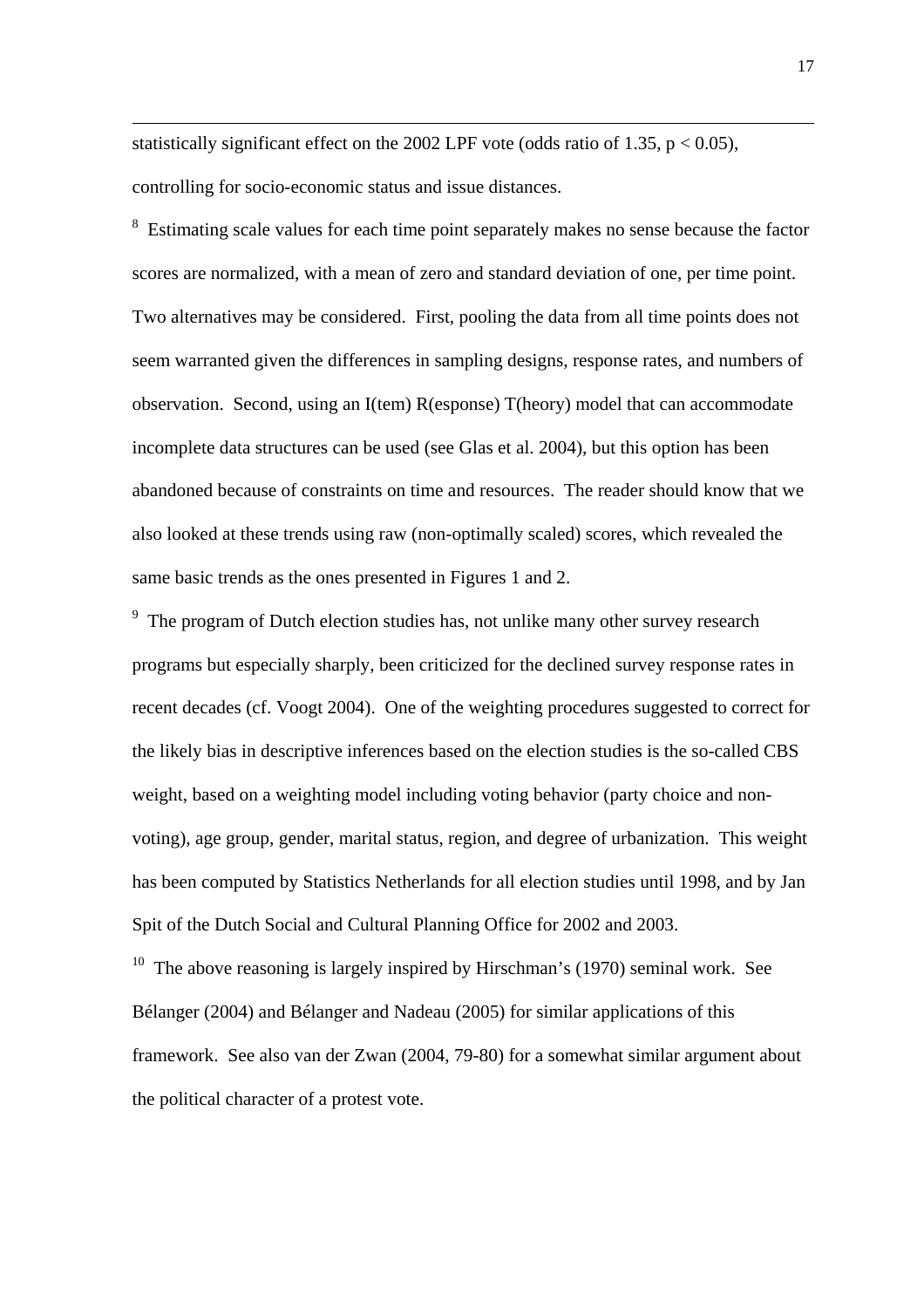#### **References**

- Aarts, Kees, Henk van der Kolk, and Marlies Kamp (1999). *Dutch Parliamentary Election Study 1998*, CD-ROM. Amsterdam: Steinmetz Archive/Stichting Kiezersonderzoek Nederland.
- Bélanger, Éric (2004). "Antipartyism and Third-Party Vote Choice: A Comparison of Canada, Britain, and Australia." *Comparative Political Studies* 37: 1054-1078.
- Bélanger, Éric, and Richard Nadeau (2005). "Political Trust and the Vote in Multiparty Elections: The Canadian Case." *European Journal of Political Research* 44 (in press).
- van der Brug, Wouter (2003). "How the LPF Fuelled Discontent: Empirical Tests of Explanations of LPF Support." *Acta Politica* 38: 89-106.
- van der Brug, Wouter (2004). "Voting for the LPF: Some Clarifications." *Acta Politica* 39: 84-91.
- van der Brug, Wouter, Meindert Fennema, and Jean Tillie (2000). "Anti-Immigrant Parties in Europe: Ideological or Protest Vote?" *European Journal of Political Research* 37: 77-102.
- Dalton, Russell J. (2004). *Democractic Challenges, Democratic Choices: The Erosion of Support in Advanced Industrial Democracies*. Oxford: Oxford University Press.
- Dennis, Jack, and Diana Owen (2001). "Popular Satisfaction with the Party System and Representative Democracy in the United States." *International Political Science Review* 22: 399-415.
- Easton, David (1965). *A Systems Analysis of Political Life*. New York: Wiley.
- Easton, David (1975). "A Re-Assessment of the Concept of Political Support." *British Journal of Political Science* 5: 435-457.
- Fuchs, Dieter, and Hans-Dieter Klingemann (1990). "The Left-Right Schema." In M. Kent Jennings, Jan W. van Deth, et al., *Continuities in Political Action: A Longitudinal Study of Political Orientations in Three Western Democracies*. Berlin/New York: Walter de Gruyter, p.203-234.
- Gamson, William A. (1968). *Power and Discontent*. Homewood: Dorsey Press.
- Gifi, Albert (1990). *Nonlinear Multivariate Analysis*. Chichester: Wiley.
- Glas, Cees, Janneke te Marvelde, Kees Aarts, and Judith Prakken (2004). "The Use of Item Response Models in Political Trend Surveys." Typescript, University of Twente.
- Hetherington, Marc J. (1999). "The Effect of Political Trust on the Presidential Vote, 1968-96." *American Political Science Review* 93: 311-326.
- Hibbing, John R., and Elizabeth Theiss-Morse (2002). *Stealth Democracy: Americans' Beliefs about How Government Should Work*. Cambridge: Cambridge University Press.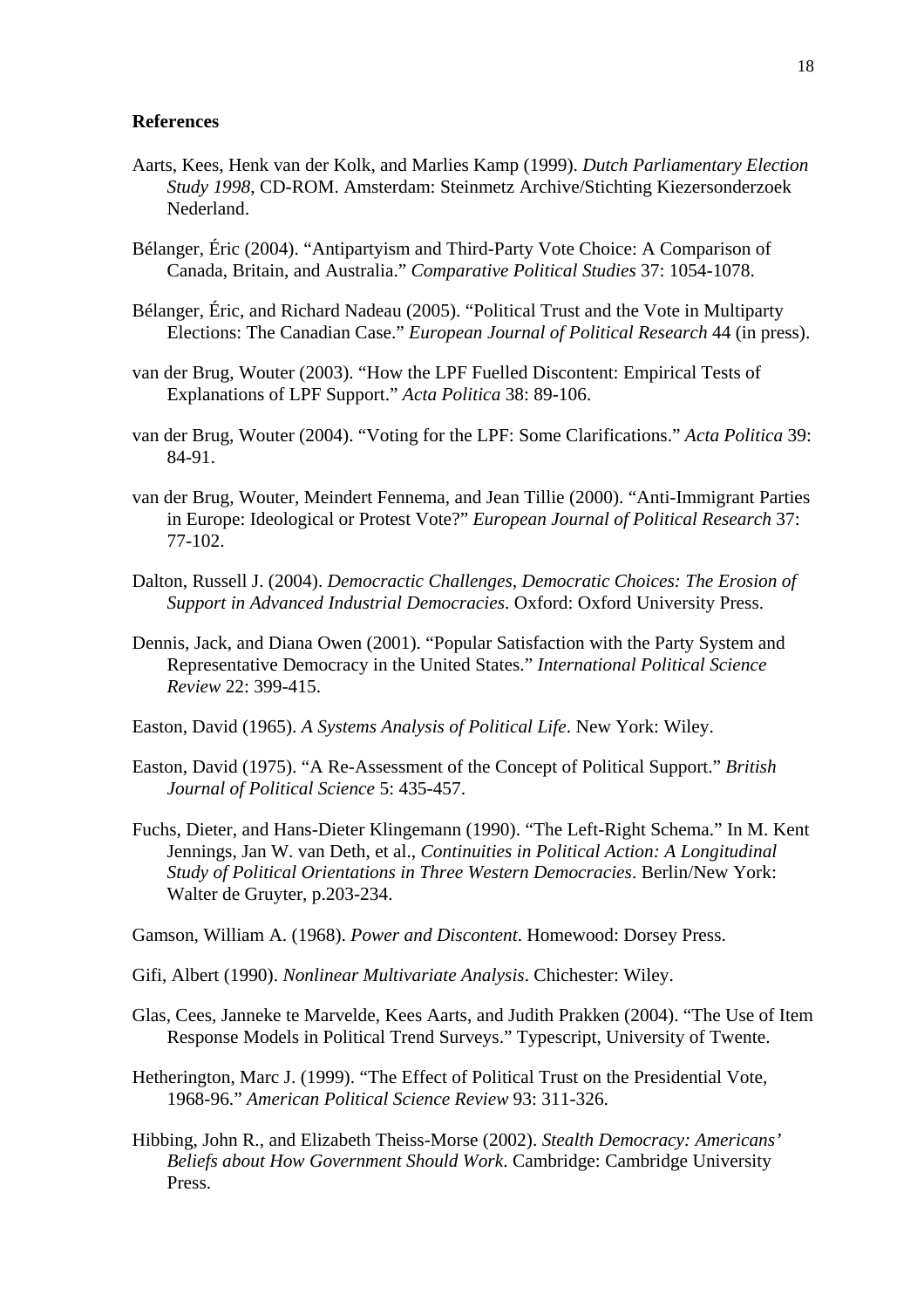- Hirschman, Albert O. (1970). *Exit, Voice, and Loyalty: Responses to Decline in Firms, Organizations, and States*. Cambridge: Harvard University Press.
- van Holsteyn, Joop J.M., and Galen A. Irwin (2003). "Never a Dull Moment: Pim Fortuyn and the Dutch Parliamentary Election of 2002." *West European Politics* 26: 41-66.
- van Holsteyn, Joop J.M., Galen A. Irwin, and Josje M. den Ridder (2003). "In the Eye of the Beholder: The Perception of the List Pim Fortuyn and the Parliamentary Elections of May 2002." *Acta Politica* 38: 69-87.
- Jacoby, William G. (1991). *Data Theory and Dimensional Analysis*. Sage University Papers, Newbury Park: Sage.
- Jacoby, William G. (1999). "Levels of Measurement and Political Research: An Optimistic View." *American Journal of Political Science* 43: 271-301.
- Kleinnijenhuis, Jan, Dirk Oegema, Jan de Ridder, Anita van Hoof, and Rens Vliegenhart (2003). *De puinhopen in het nieuws: De rol van de media bij de Tweede-Kamerverkiezingen van 2002*. Alphen aan den Rijn/Mechelen: Kluwer.
- Koch, Jeffrey W. (2003). "Political Cynicism and Third Party Support in American Presidential Elections." *American Politics Research* 31: 48-65.
- Lubbers, Marcel, and Peer Scheepers (2000). "Individual and Contextual Characteristics of the German Extreme-Right Vote in the 1990s: A Test of Complementary Theories." *European Journal of Political Research* 38: 63-94.
- Lubbers, Marcel, and Peer Scheepers (2002). "French Front National Voting: A Micro and Macro Perspective." *Ethnic and Racial Studies* 25: 120-149.
- Lubbers, Marcel, Peer Scheepers, and Jaak Billiet (2000). "Multilevel Modelling of Vlaams Blok Voting: Individual and Contextual Characteristics of the Vlaams Blok Vote." *Acta Politica* 35: 363-398.
- Lucardie, Paul (1991). "Fragments from the Pillars: Small Parties in the Netherlands." In Ferdinand Müller-Rommel and Geoffrey Pridham (eds.), *Small Parties in Western Europe: Comparative and National Perspectives*. London: Sage, p.115-134.
- Norris, Pippa (ed.) (1999). *Critical Citizens: Global Support for Democratic Governance*. Oxford: Oxford University Press.
- Mayer, Nonna, and Pascal Perrineau (1992). "Why Do They Vote for Le Pen?" *European Journal of Political Research* 22: 123-141.
- Miller, Arthur H., and Ola Listhaug (1990). "Political Parties and Confidence in Government: A Comparison of Norway, Sweden and the United States." *British Journal of Political Science* 29: 357-386.
- Mudde, Cas, and Joop J.M. van Holsteyn (2000). "The Netherlands: Explaining the Limited Success of the Extreme Right." In Paul Hainsworth (ed.), *The Politics of the Extreme Right: From the Margins to the Mainstream*. London: Pinter, p.144-171.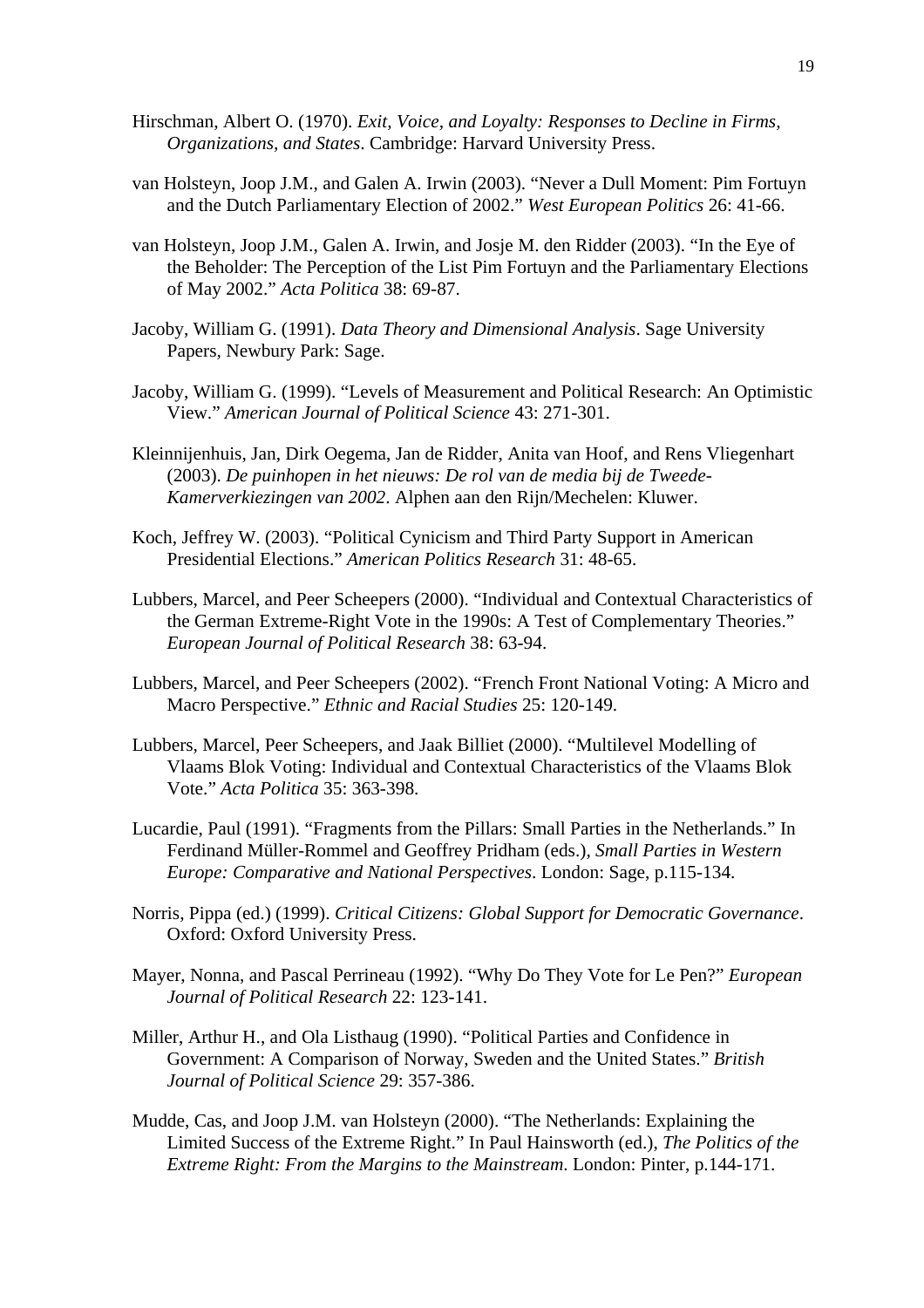- Pellikaan, Huib, Tom van der Meer, and Sarah de Lange (2003). "The Road from a Depoliticized to a Centrifugal Democracy." *Acta Politica* 38: 23-49.
- Peterson, Geoff, and J. Mark Wrighton (1998). "Expressions of Distrust: Third-Party Voting and Cynicism in Government." *Political Behavior* 20: 17-34.
- Pharr, Susan J., and Robert D. Putnam (eds.) (2000). *Disaffected Democracies: What's Troubling the Trilateral Countries?* Princeton: Princeton University Press.
- van Praag, Philip (2003). "The Winners and Losers in a Turbulent Political Year." *Acta Politica* 38: 5-22.
- Swyngedouw, Marc (2001). "The Subjective Cognitive and Affective Map of Extreme Right Voters: Using Open-Ended Questions in Exit Polls." *Electoral Studies* 20: 217- 241.
- Voerman, Gerrit, and Paul Lucardie (1992). "The Extreme Right in the Netherlands: The Centrists and their Radical Rivals." *European Journal of Political Research* 22: 35- 54.
- Voogt, Robert (2004). *'I'm Not Interested': Nonresponse Bias, Response Bias and Stimulus Effects in Election Research*. Unpublished Ph.D dissertation, University of Amsterdam.
- Williams, John T. (1985). "Systemic Influences on Political Trust: The Importance of Perceived Institutional Performance." *Political Methodology* 11: 125-142.
- van der Zwan, Arie (2004). "How the LPF Fuelled Discontent: A Comment." *Acta Politica* 39: 79-83.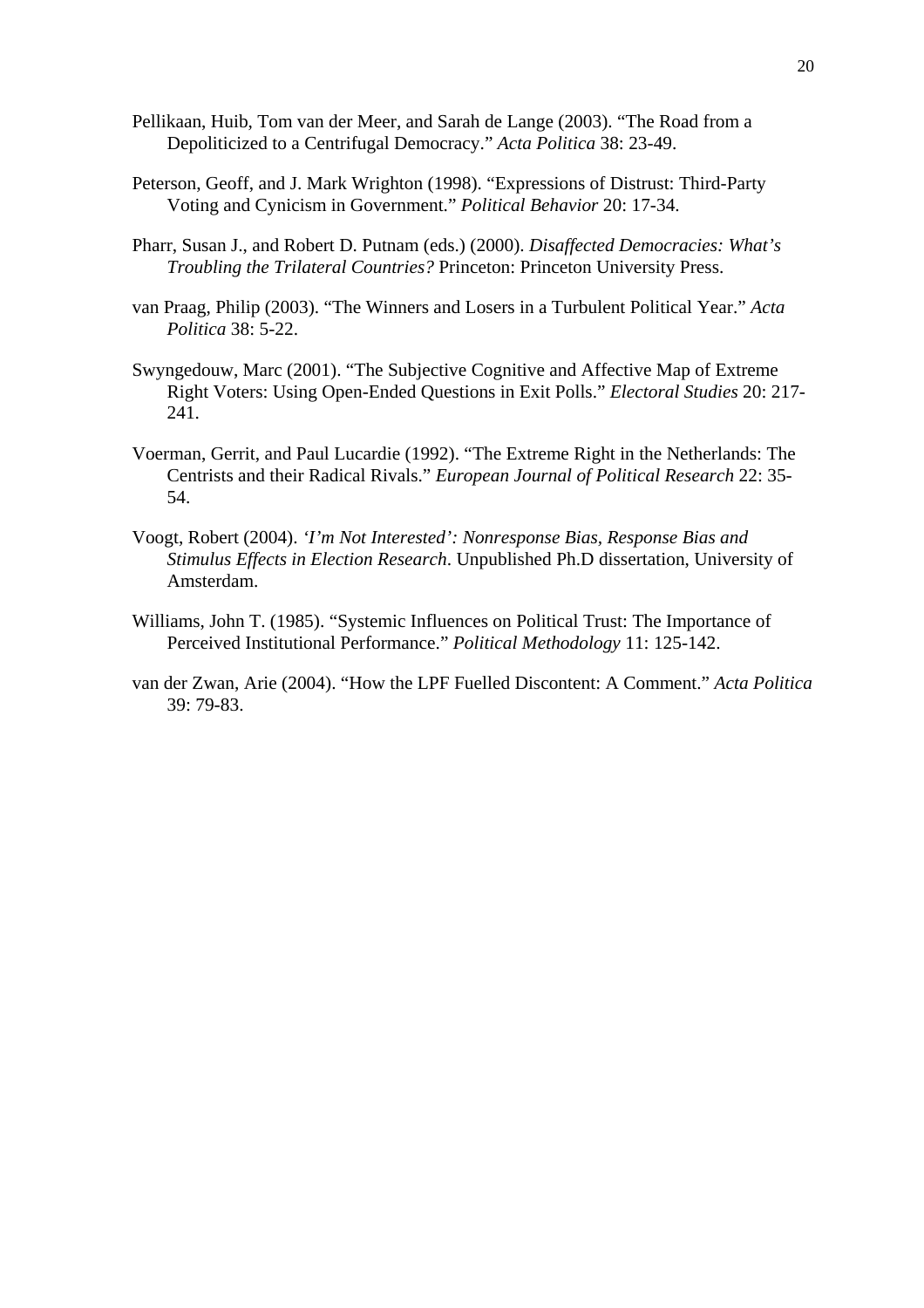| <b>Item</b>                  | Quantification            | Loading on Political    |
|------------------------------|---------------------------|-------------------------|
|                              |                           | <b>Discontent Score</b> |
| Members of parliament do     | False -0.78               | 0.745                   |
| not care about the opinions  | <b>True 1.34</b>          |                         |
| of people like me            |                           |                         |
| Political parties are only   | False -0.95               | 0.740                   |
| interested in my vote and    | <b>True 1.10</b>          |                         |
| not in my opinions           |                           |                         |
| People like me have          | False -0.84               | 0.665                   |
| absolutely no influence on   | <b>True 1.23</b>          |                         |
| governmental policy          |                           |                         |
| So many people vote in       | False -0.31               | 0.425                   |
| elections that my vote does  | <b>True 3.24</b>          |                         |
| not matter                   |                           |                         |
| Although they know better,   | Disagree completely -1.61 | 0.598                   |
| politicians promise more     | Disagree -1.61            |                         |
| than they can deliver        | Agree -0.22               |                         |
|                              | Agree completely 2.04     |                         |
| Ministers and state          | Disagree completely -1.35 | 0.710                   |
| secretaries are primarily    | Disagree -0.58            |                         |
| concerned about their        | Agree 1.31                |                         |
| personal interests           | Agree completely 2.99     |                         |
| One is more likely to        | Disagree completely -1.07 | 0.646                   |
| become a member of           | Disagree -0.77            |                         |
| parliament because of        | Agree 1.02                |                         |
| one's political friends than | Agree completely 2.69     |                         |
| because of one's abilities   |                           |                         |
|                              |                           |                         |
| Total fit $= 0.430$          | Multiple $loss = 0.570$   | $n = 1,670$             |
|                              | Single $loss = 0.000$     |                         |

**Table 1 Scaling Political Discontent, 1998**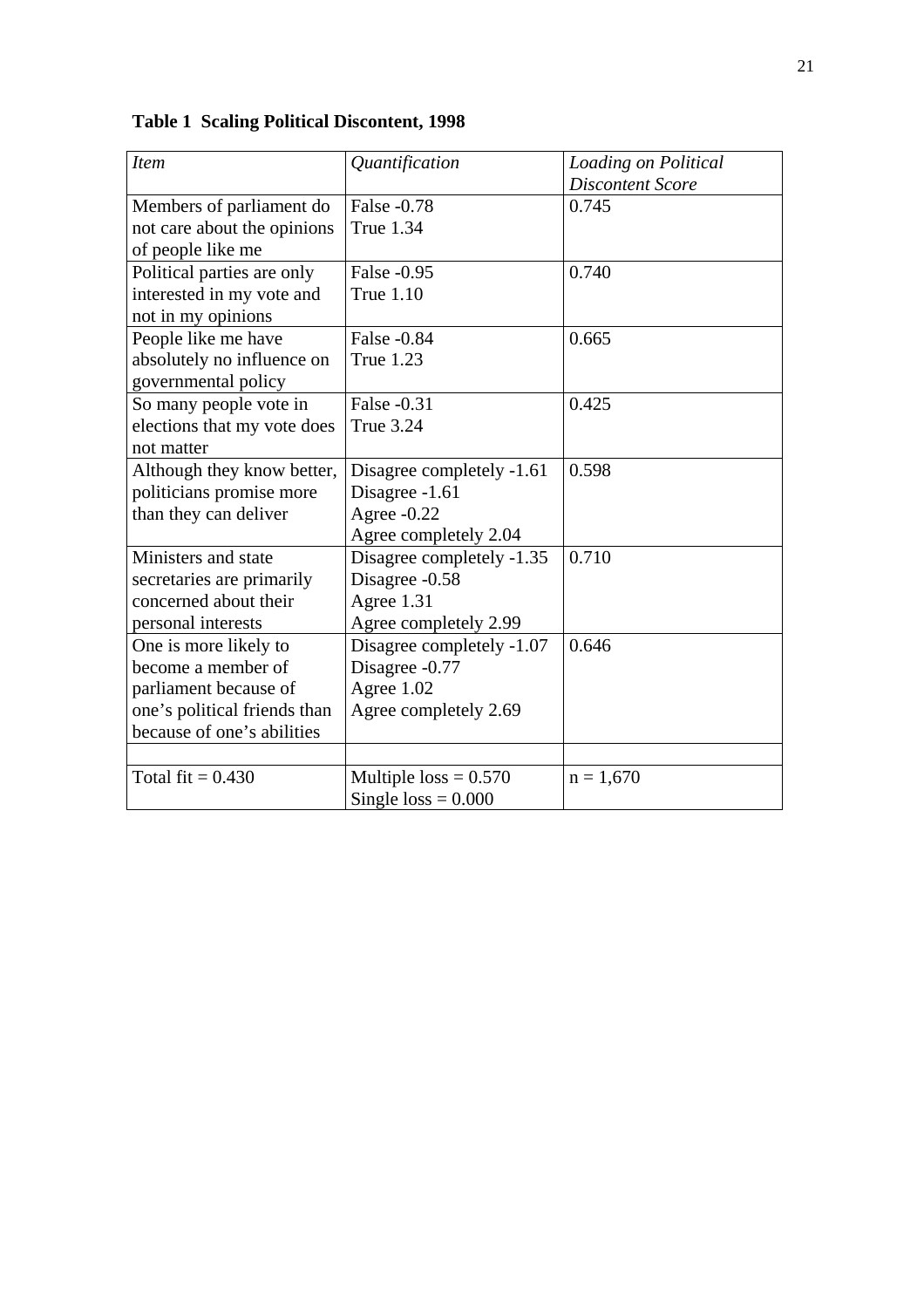|                             | PvdA | <b>VVD</b> | <b>CDA</b> |
|-----------------------------|------|------------|------------|
| <b>Political Discontent</b> |      | $1.229**$  | $1.337**$  |
| Score 1998                  |      | (0.106)    | (0.136)    |
| Age                         |      | $0.985**$  | 1.011      |
|                             |      | (0.005)    | (0.007)    |
| Male                        | 1    | $2.270**$  | $1.816**$  |
|                             |      | (0.363)    | (0.359)    |
| Church                      |      | 0.966      | $2.513**$  |
|                             |      | (0.079)    | (0.181)    |
| Education                   | 1    | 0.968      | $0.911*$   |
|                             |      | (0.035)    | (0.040)    |
| <b>Social Class</b>         |      | $2.503**$  | $1.765**$  |
|                             |      | (0.286)    | (0.213)    |
| (Constant)                  |      | $0.085**$  | $0.009**$  |
|                             |      | (0.036)    | (0.004)    |
| $n = 3,057$                 |      |            |            |
| Pseudo- $R^2 = 0.230$       |      |            |            |

**Table 2 Socio-Demographic Factors, Political Discontent, and Vote Choice, 1998** 

Initial log-likelihood  $= -1012.101$ 

Log-likelihood at convergence = -861.781

Entries are effects on the odds ratio of voting for a party  $(e^b)$  obtained by conditional logit analysis for voters of the three major parties only. Standard errors between parentheses. PvdA is reference group.  $* : p < 0.10; ** : p < 0.05$ 

|  |  |  |  |  |  | Table 3 Political Discontent and Issue Distance Effects on Vote Choice, 1998 |  |
|--|--|--|--|--|--|------------------------------------------------------------------------------|--|
|--|--|--|--|--|--|------------------------------------------------------------------------------|--|

|                                            | PvdA      | VVD       | <b>CDA</b> |  |  |
|--------------------------------------------|-----------|-----------|------------|--|--|
| <b>Political Discontent</b>                |           | 1.030     | 1.198      |  |  |
| Score 1998                                 |           | (0.113)   | (0.133)    |  |  |
| Income                                     |           | $0.682**$ |            |  |  |
| Redistribution <sup>†</sup>                | (0.034)   |           |            |  |  |
| Admitting                                  | $0.765**$ |           |            |  |  |
| Refugees <sup>†</sup>                      | (0.046)   |           |            |  |  |
| Left-Right                                 | $0.576**$ |           |            |  |  |
| $Ideology^{\dagger}$                       | (0.025)   |           |            |  |  |
| $n = 3,057$                                |           |           |            |  |  |
| Pseudo- $R^2 = 0.408$                      |           |           |            |  |  |
| Initial log-likelihood $= -947.055$        |           |           |            |  |  |
| Log-likelihood at convergence $= -662.678$ |           |           |            |  |  |

Controlling for socio-demographic effects (refer to Table 2)

<sup>†</sup>: Issue distances computed from respondent and party position in 1998.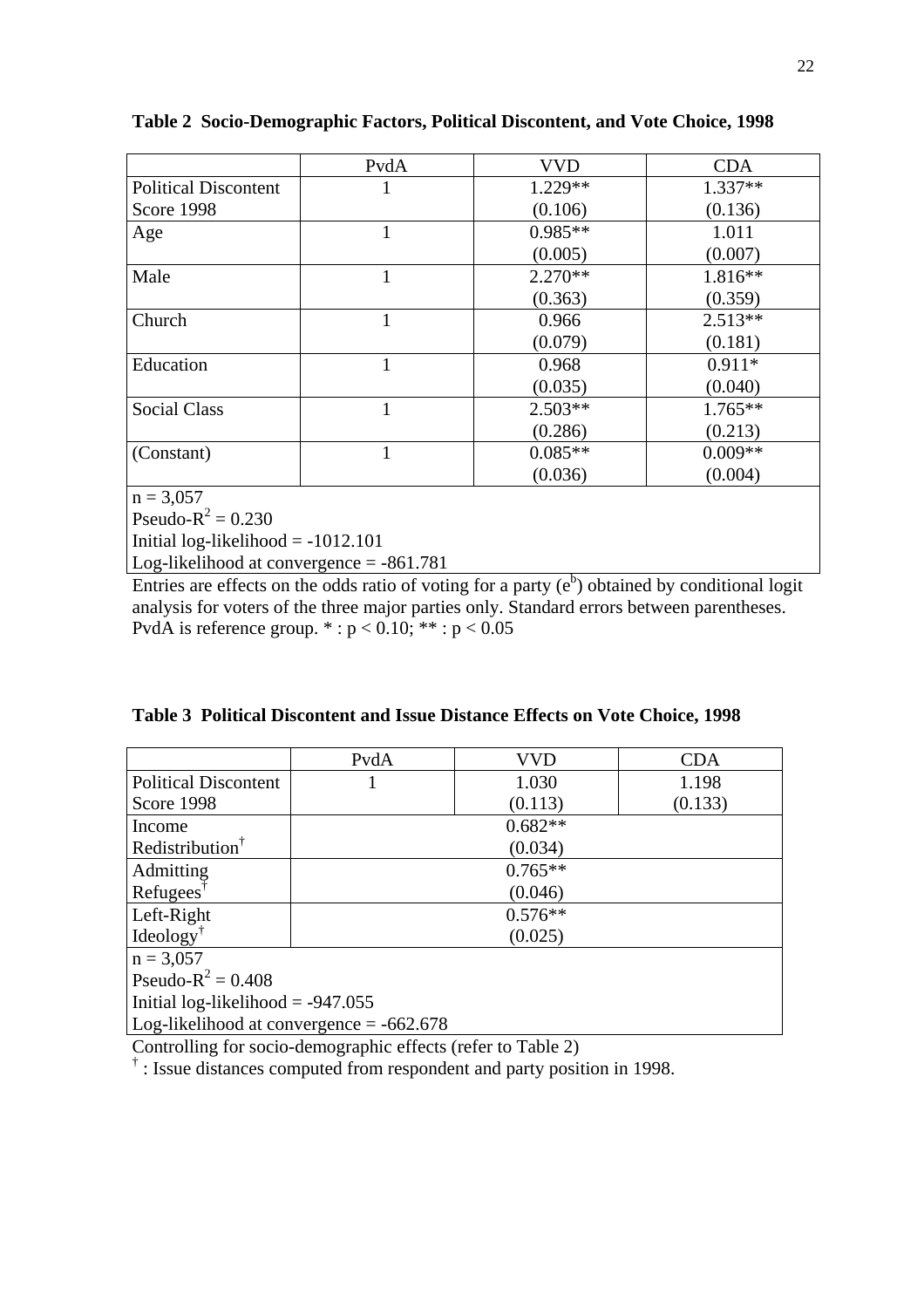|                        | PvdA         | <b>VVD</b> | <b>CDA</b> | LPF       |
|------------------------|--------------|------------|------------|-----------|
| Political              | 1            | 1.155      | 1.395**    | $1.761**$ |
| Discontent             |              | (.212)     | (.233)     | (.334)    |
| Score 1998             |              |            |            |           |
| Age                    | 1            | $0.976**$  | $0.980*$   | $0.952**$ |
|                        |              | (0.012)    | (0.011)    | (0.013)   |
| Male                   | 1            | $2.840**$  | 1.570      | $2.354**$ |
|                        |              | (0.938)    | (0.474)    | (0.828)   |
| Church                 | $\mathbf{1}$ | 1.142      | 2.586**    | 1.288     |
|                        |              | (0.191)    | (0.353)    | (0.217)   |
| Education              | $\mathbf{1}$ | 0.917      | $0.745**$  | $0.752**$ |
|                        |              | (0.068)    | (0.052)    | (0.062)   |
| <b>Social Class</b>    | 1            | 2.409**    | 2.348**    | 1.881**   |
|                        |              | (0.520)    | (0.437)    | (0.394)   |
| (Constant)             | 1            | $0.180**$  | $0.284*$   | 2.351     |
|                        |              | (0.150)    | (0.209)    | (1.974)   |
| $n = 1,760$            |              |            |            |           |
| $n = 1, n^2, 0, 0, 11$ |              |            |            |           |

**Table 4 Socio-Demographic Factors, Political Discontent, and Vote Choice, 2002** 

Pseudo- $R^2 = 0.241$ 

Initial log-likelihood = -550.900

Log-likelihood at convergence = -463.237

Entries are effects on the odds ratio of voting for a party  $(e^b)$  obtained by conditional logit analysis for voters of the four major parties only. Standard errors between parentheses. PvdA is reference group.  $* : p < 0.10; ** : p < 0.05$ 

|  |  | Table 5 Political Discontent and Issue Distance Effects on Vote Choice, 2002 |  |  |  |  |  |  |  |
|--|--|------------------------------------------------------------------------------|--|--|--|--|--|--|--|
|--|--|------------------------------------------------------------------------------|--|--|--|--|--|--|--|

|                                            | PvdA      | VVD       | <b>CDA</b> | <b>LPF</b> |  |  |
|--------------------------------------------|-----------|-----------|------------|------------|--|--|
| Political                                  |           | 1.023     | 1.291      | $1.560**$  |  |  |
| Discontent                                 |           | (0.210)   | (0.233)    | (0.329)    |  |  |
| Score 1998                                 |           |           |            |            |  |  |
| Income                                     |           | $0.818**$ |            |            |  |  |
| Redistribution <sup>†</sup>                | (0.076)   |           |            |            |  |  |
| Admitting                                  | $0.794**$ |           |            |            |  |  |
| $Refuges^{\dagger}$                        | (0.058)   |           |            |            |  |  |
| Left-Right                                 | $0.664**$ |           |            |            |  |  |
| $Ideology^{\dagger}$                       | (0.043)   |           |            |            |  |  |
| $n = 1,760$                                |           |           |            |            |  |  |
| Pseudo- $R^2 = 0.320$                      |           |           |            |            |  |  |
| Initial log-likelihood $= -539.565$        |           |           |            |            |  |  |
| Log-likelihood at convergence $= -414.834$ |           |           |            |            |  |  |

Controlling for socio-demographic effects (refer to Table 4)

<sup>†</sup>: Issue distances computed from respondent position in 1998 and party position in 2002.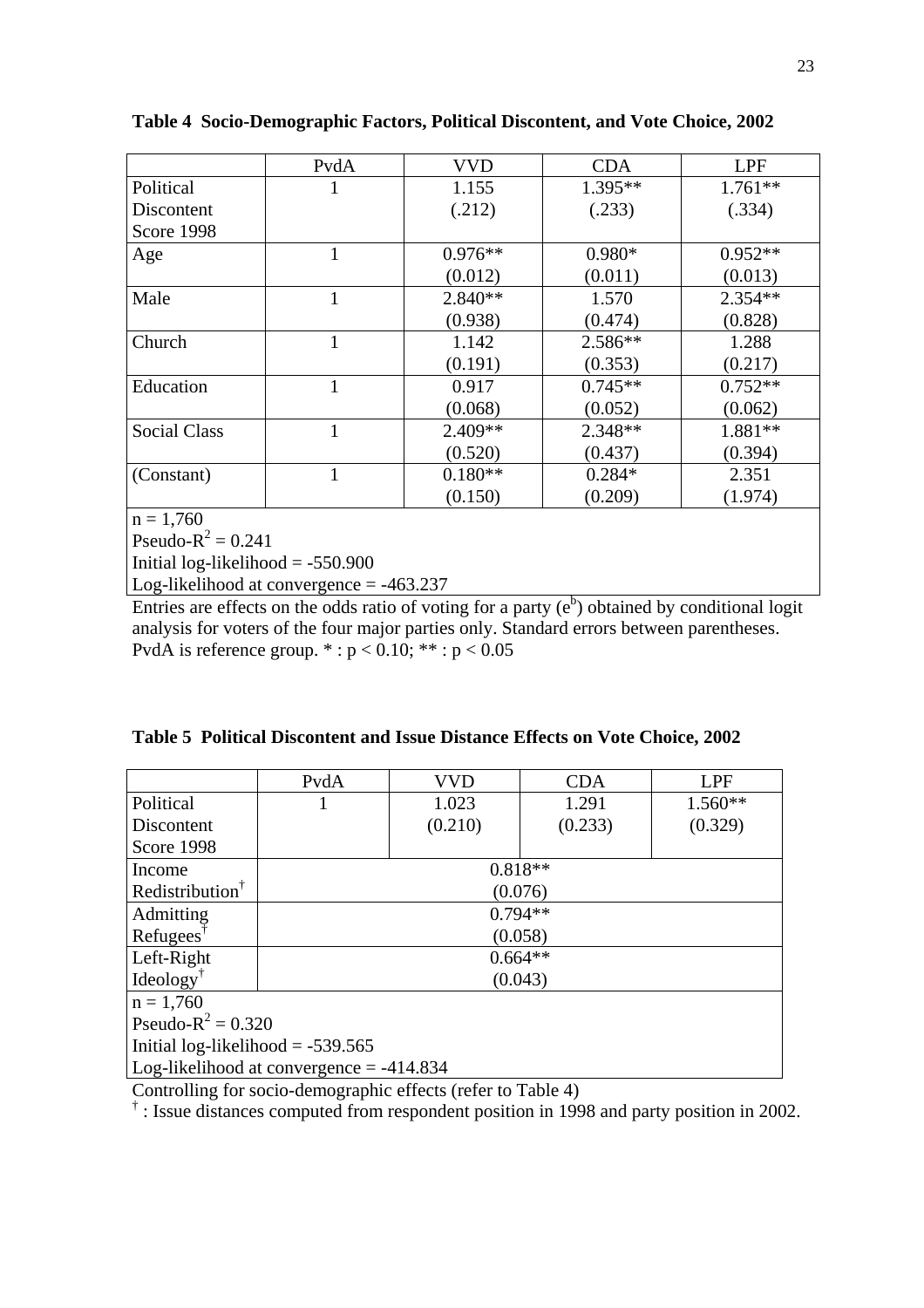| 2002 Vote   | 1998 Political Discontent | 2002 Political Discontent |
|-------------|---------------------------|---------------------------|
|             | <b>Mean Score</b>         | <b>Mean Score</b>         |
| PvdA        | $-179$                    | $-.171$                   |
|             | (.967)                    | (1.045)                   |
| <b>VVD</b>  | $-.180$                   | $-.223$                   |
|             | (.948)                    | (.886)                    |
| <b>CDA</b>  | .093                      | .079                      |
|             | (.975)                    | (.920)                    |
| <b>LPF</b>  | .327                      | .490                      |
|             | (1.149)                   | (1.047)                   |
| Other party | $-.250$                   | $-.199$                   |
|             | (.902)                    | (.966)                    |
| Total       | $-.051$                   | $-.029$                   |
|             | (.989)                    | (.986)                    |
| $n =$       | 642                       | 622                       |

**Table 6 Movements in Cynicism Between 1998 and 2002, by 2002 Partisan Groups**

Entries are mean (1998 optimally scaled) scores with standard deviation in parentheses.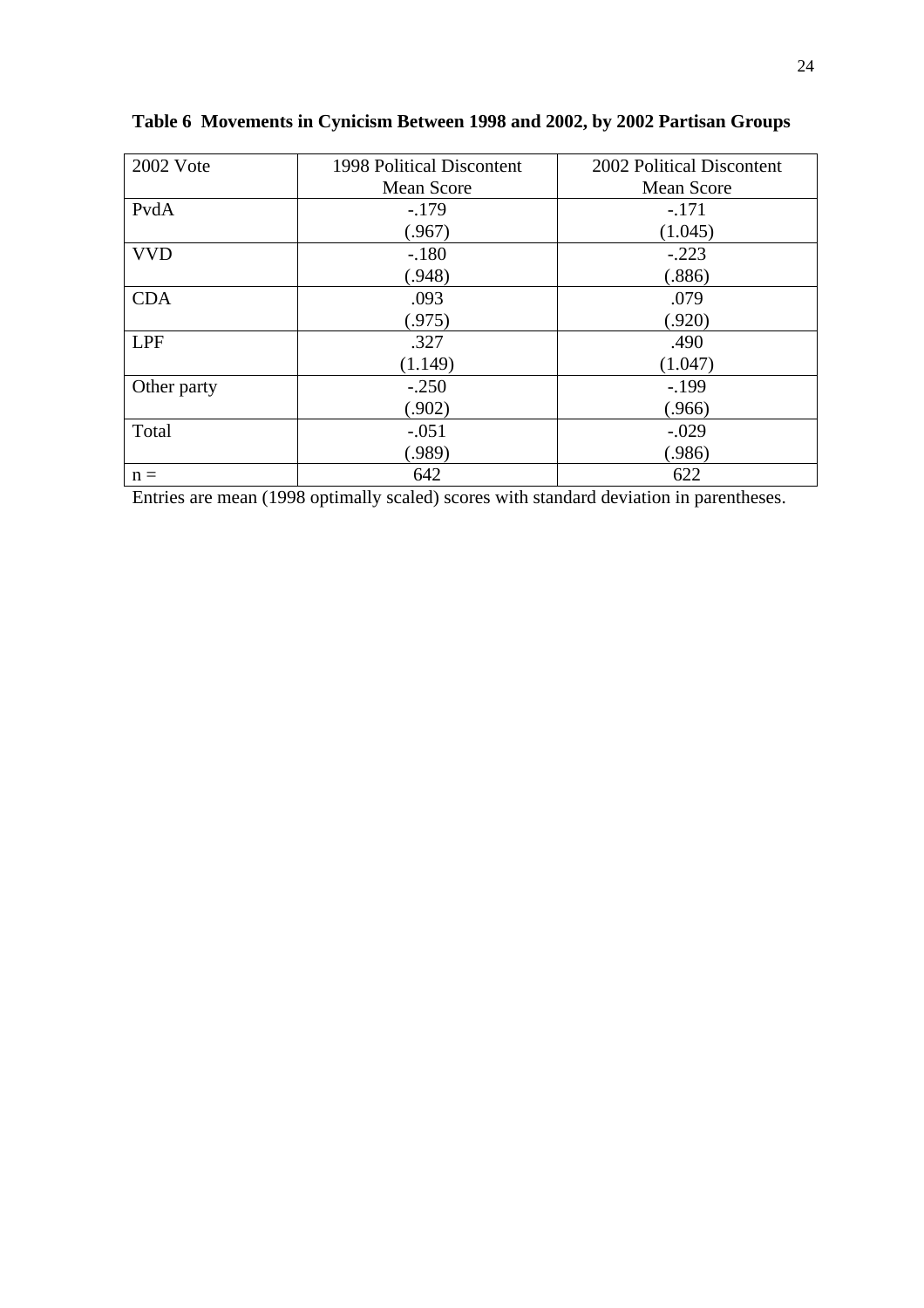

stata